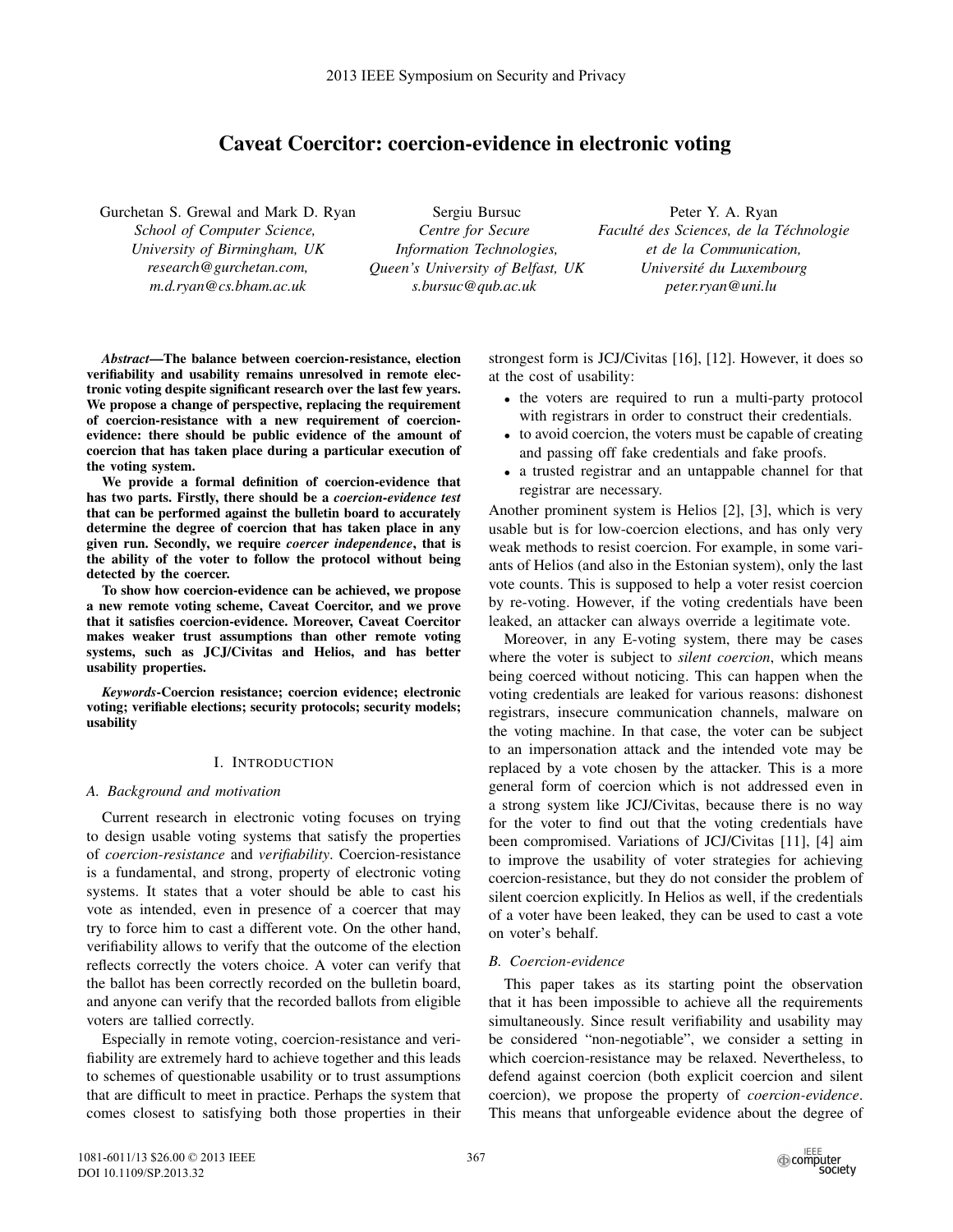coercion that took place is included in the election output. Authorities, observers and voters can examine this evidence and use it to determine whether the election result carries a mandate for the winning candidate. Thus, election authorities can decide to consider the election as valid or not, leading to disincentivisation of coercion.

In some situations, dishonest voters could try to disrupt the election by faking being coerced. Since an individual voter can only fake his or her own coercion, this strategy would be effective only if the winning margin is low. Although this doesn't prevent coercion evidence, it could lower the attractiveness of our system. We will discuss practical mitigations as well as research perspectives to address this challenge.

#### *C. Caveat Coercitor*

We propose Caveat Coercitor, an electronic voting scheme intended to support remote (e.g. internet) voting and to be practically deployable. By shifting away from the conventional wisdom of coercion-resistance in favour of coercionevidence, it tries to find a "sweet spot" between security and usability. Coercion-evidence also means that the system disincentivises coercion. In Caveat Coercitor, the most the coercer can achieve is to cancel a voter's vote. This is rather weaker than the usual notion of forced abstention, because the number of such cancelled votes is revealed as part of the election output. Since the election result will be considered valid only if those cancelled votes would not have affected it, this means that the coercer cannot significantly affect the outcome of the election.

Caveat Coercitor borrows some ideas from JCJ/Civitas, in particular the notion of private and public credentials, but at the same time it is designed such that, unlike JCJ/Civitas:

- The generation of credentials does not have to be distributed, making it simpler and more usable.
- The registration phase needs to be secured only with "best effort" confidentiality of credentials. If this security is broken, coercion may be possible, but it will be evident. Credentials can be sent by post, SMS or email. Effort should be made to keep the credentials confidential, but even if this does not succeed the core property of coercion evidence is not broken.
- This property does not rely on trustworthiness of any registrar, and does not require untappable channels during registration. We require the channel to be *resilient*: voters will receive their credentials, perhaps after multiple attempts.
- Voters can directly verify that their private credential matches the public one on the bulletin board (voters can be given the randoms used in the encryption). There is no need for zero-knowledge proofs.
- The system does not require the use of fake credentials. If a voter is coerced, he can give away his real

credential and vote normally. Coercion will be evident in that case.

• The system addresses the problem of silent coercion. If a voting credential has been leaked and misused by an intruder, this will be evident to any external observer.

*Our contributions.* 1) We introduce the property of *coercion-evidence* and we propose a general formal definition (section III). 2) We propose a new remote voting scheme, *Caveat Coercitor*, that achieves coercion-evidence (section IV). 3) We weaken the trust assumptions for remote electronic voting and we discuss how coercion-evidence is useful in practice. We also hint how Caveat Coercitor could be adapted to address the long-standing problem of an untrusted voting device (section V). 4) We perform a rigorous analysis of the fact that Caveat Coercitor satisfies coercion-evidence (section VI).

## II. CRYPTOGRAPHIC PRIMITIVES

We will rely on the following cryptographic primitives in this paper:

*Distributed El-Gamal [8]:* We will consider the El-Gamal encryption scheme, where the secret key can be distributed (relying on e.g. [20]) among a set of trustees  $T_1, \ldots, T_n$ . In that case, the private key is split as  $x =$  $x_1 + \ldots + x_n$  and each of  $T_i$  holds a secret share  $x_i$ .

The El-Gamal encryption of a plaintext  $m$  with a public key  $k$  and random  $r$  will be denoted in the following by  ${m}_{k}^{r}$ , or simply by  ${m}_{k}$  when r is not important or is clear from the context. The private part of a public key  $k$ will be denoted by  $\text{priv}(k)$ . The decryption of a ciphertext m with a private key x will be denoted by  $dec(m, x)$ .

We consider an exponential version of El-Gamal where ciphertexts can be homomorphically combined to compute the addition of plaintexts: we have  ${m_1}_{k}^{r_1} * {m_2}_{k}^{r_2} =$  ${m_1 + m_2}_{k}^{r_1+r_2}.$ 

*Re-encryption and mix nets [10], [15]:* Given a ciphertext  $\{m\}_{k}^{r}$  constructed using the public key k any party can compute another ciphertext  $\{m\}_{k}^{r+r'}$  that encrypts the same plaintext using the same key k, by using a new random  $r'$ . We will denote the re-encryption of a ciphertext  $m$  with a given random  $r'$  by renc $(m, r')$ .

A re-encryption mix net is a set of agents  $M$  that takes as input a sequence of ciphertexts  $S = m_1, \ldots, m_k$  and outputs a sequence of ciphertexts  $S' = m'_1, \ldots, m'_k$  that is a re-encryption mix of S. Specifically,  $S'$  is a formed by re-encryption of elements in a permutation of  $S$ : there is a permutation  $\sigma$  of  $\{1, \ldots, k\}$  and a sequence of randoms  $r_1, \ldots, r_k$  such that  $m'_1$  = renc $(m_{\sigma(1)}, r_1), \ldots, m'_k$  = renc $(m_{\sigma(k)}, r_k)$ . Moreover, if at least one element of M is not to be controlled by an adversary  $\mathcal{C}$ , the permutation  $\sigma$  remains secret to C.

*Plaintext equivalence test [14]:* Given two ciphertexts  ${m_1}_{k}^{r_1}$  and respectively  ${m_2}_{k}^{r_2}$ , encrypted with the same key k, whose plaintexts are  $m_1$  and respectively  $m_2$ , a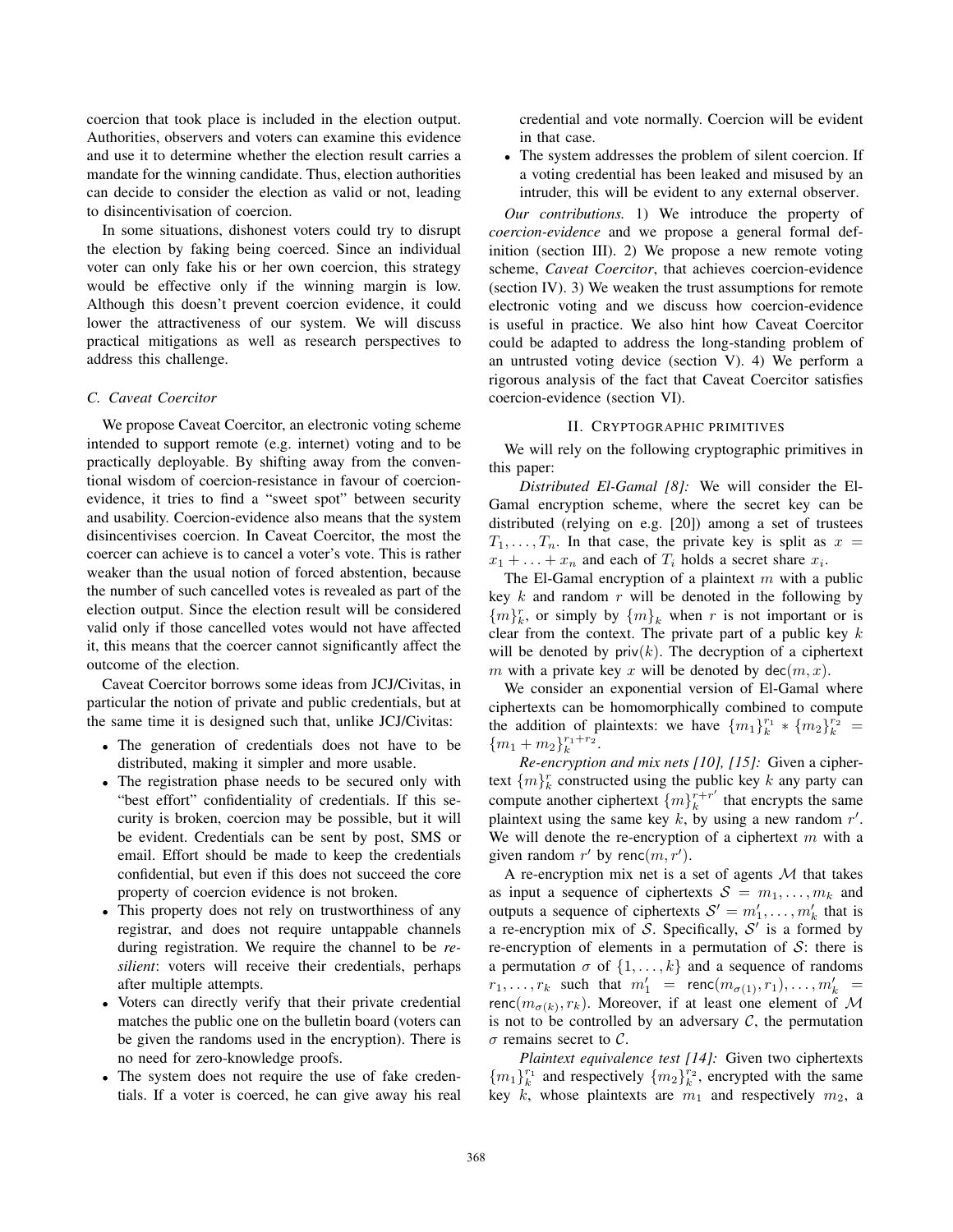plaintext equivalence test (pet) allows the holders of the decryption key to demonstrate that  $m_1 = m_2$ , without revealing the decryption key or any information about  $m_1$ or  $m_2$ . For two ciphertexts  $c_1$  and  $c_2$ , we will denote by  $pet(c_1, c_2) = ok$  iff the plaintext equivalence test holds for  $c_1$  and  $c_2$ . Key holders only provide pets as indicated by the protocol.

*Zero-knowledge proofs for verifiability:* Decryption, re-encryption mixnets and plaintext equivalence tests can be accompanied by non-interactive zero-knowledge proofs that attest of the fact that these operations have been correctly performed, without revealing sensitive information like the decryption key. Zero-knowledge proofs are crucial in order to ensure universal verifiability of the election, while preserving user privacy. We will see that they are essential for coercion-evidence as well. We will denote by petproof( $c_1, c_2, res$ ) a zero-knowledge proof that the result of the plaintext equivalence test applied to  $c_1$  and  $c_2$  is res.

## III. COERCION-EVIDENCE

In this section we do not fix the model that is used to specify security protocols. The definition can be instantiated in any computational or symbolic model. We assume that the model defines the notion of a run and of a bulletin board for an e-voting system. As usual, we assume that there is an attacker (or coercer, intruder) that controls the communication network. When a message is sent to the environment, it is assumed to be in the control of the attacker.

We assume that each eligible voter  $A$  has a unique voting credential  $s_A$ . There is a registration phase where the voters can obtain their correct voting credentials. In other words, we assume a registration protocol that ensures availability and integrity of voting credentials. We do not assume that this protocol ensures the secrecy of voting credentials. In particular, the voting credentials of several voters may have been leaked during registration.

The voting phase allows a voter with voting credentials s and the intended vote v to execute a program  $V(s, v)$ , whose definition depends on the protocol.  $V(s, v)$  may allow a voter to cast one or multiple ballots, abstain or report coercion. We say that a voter  $A$ , with credential  $s_A$  and intended vote  $v_A$ , follows the specification of the protocol if its interaction with the protocol consists in executing  $V(s_A, v_A)$ .

**Definition 1 (coerced, dishonest, free voters):** Let  $\tau$  be a run of an electronic voting system and  $A$  be a voter with credential  $s_A$  who intends to vote  $v_A$ . We say that the voter  $\mathcal A$  is:

- *coerced* (to vote for  $v_c$ ), if
	- a ballot with credential  $s_A$  and vote  $v_C$ , with  $v_C \neq$  $v_A$ , is present on the bulletin board in the voting phase

– A follows the specification of the protocol in the run  $\tau$ .

- *dishonest*, if A does not follow the specification of the protocol in the run  $\tau$ .
- *free*, if A is not coerced in the run  $\tau$

From our definitions, it follows that honest voters always cast a vote for their intended choice, and they do not cast a vote for a different candidate. If a voter  $A$  is coerced (resp. dishonest), we let  $s_A \in \delta_c(\tau)$  (resp.  $s_A \in \delta_d(\tau)$ ) and we will sometimes say that  $s_A$  is a coerced (resp. dishonest) credential. Thus,

- $\delta_c(\tau)$  is the set of credentials for coerced voters.
- $\delta_d(\tau)$  is the set of credentials for dishonest voters.

The number  $|\delta_c(\tau)|$  is called the degree of coercion in the run  $\tau$ .

A coerced voter is one whose credentials have been leaked and misused by an intruder. This may have happened by explicit coercion or by silent coercion. We assume that an honest voter would nevertheless obtain the voting credentials and cast a vote normally for the intended choice. We consider voters to be coerced only if their credentials have been used to cast a vote for a candidate that is different from their intended choice.

A dishonest voter can misbehave in arbitrary ways, and appear to be coerced even when he is not. It is also possible that a voter did not follow the protocol due to a genuine mistake, but for simplicity we will consider such voters dishonest. Note that a free voter can also be dishonest.

We consider an equivalence relation on runs, called *indistinguishability*, that models the inability of an observer to tell the difference between two runs that differ on some private data. For two runs  $\tau$  and  $\tau'$ , we denote by  $\tau \sim \tau'$ if they are in the indistinguishability relation (defined in section VI). A run  $\tau$  is by definition *complete* if its corresponding bulletin board contains the outcome of the election.

Definition 2 (coercion-evidence): An electronic voting system EVS satisfies *coercion-evidence* if:

1) Coercion-evidence test: there exists a test ce( ) that takes as input data on the bulletin board and outputs a number such that, for every complete run  $\tau$  of  $EVS$ , we have

$$
|\delta_c(\tau)| \leq \mathrm{ce}(\tau) \leq |\delta_c(\tau)| + |\delta_d(\tau)|
$$

- 2) Coercer independence: Let  $A$  be a voter with credential  $s_A$  who intends to vote for  $v_A$ . Then, for every run  $\tau$  of  $EVS$  where
	- the voter  $\mathcal A$  follows the protocol by executing  $V(s_{\mathcal{A}}, v_{\mathcal{A}})$
	- for every candidate  $v_i$ , there is a free honest voter  $A_i$  that follows the protocol by executing  $\mathcal{V}(s_{\mathcal{A}_i}, v_i)$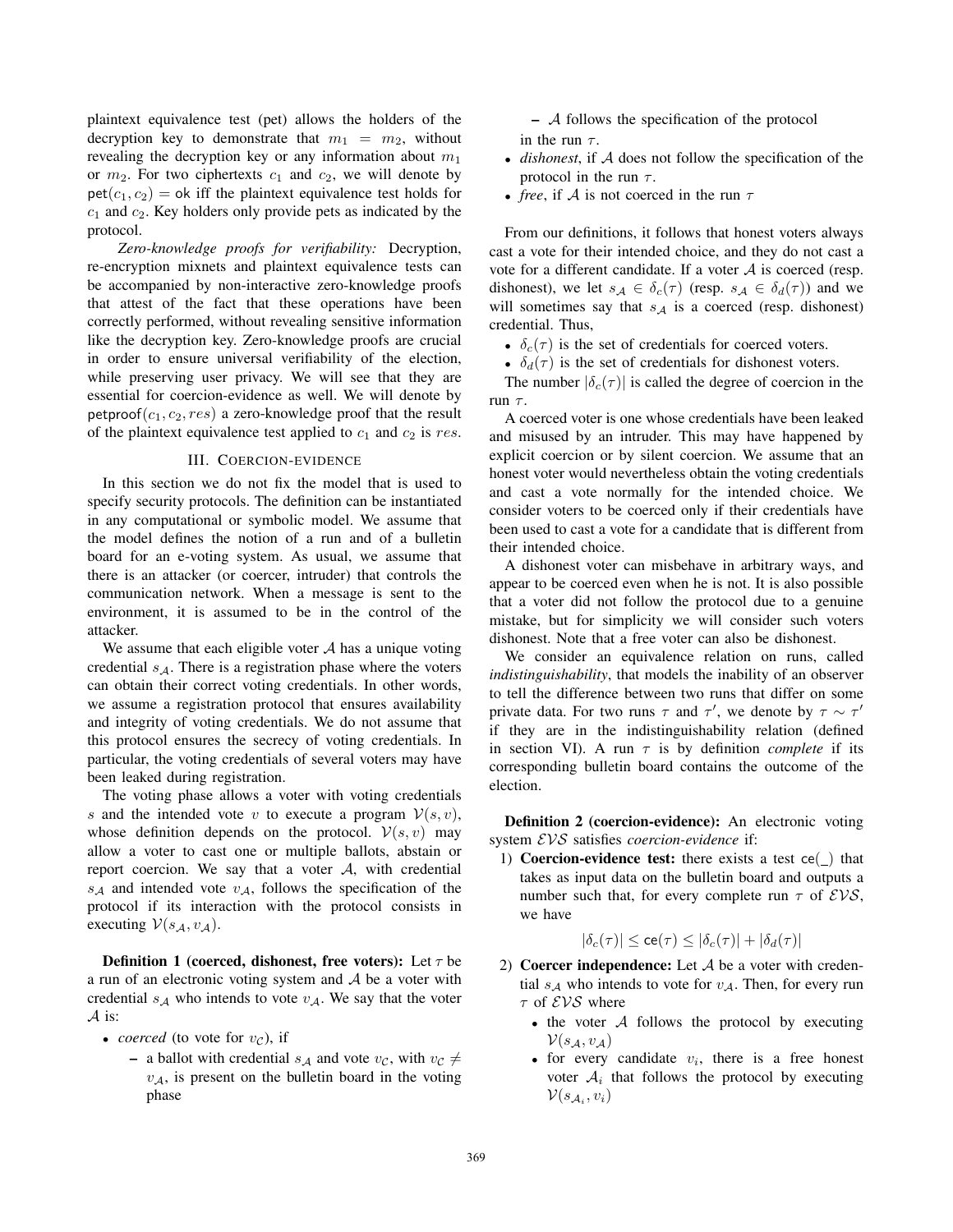there exists a run  $\tau'$ , where A does not execute  $V(s_A, v_A)$ , such that  $\tau \sim \tau'$ .

The first part of coercion-evidence requires the existence of a test that can be applied to data that is available on the bulletin board in order to determine the degree of coercion in a given run. Note however that we do not require the test to return the exact degree of coercion, but allow for an over-aproximation. Indeed, for an external party, there is no way of telling the difference between a coerced voter and a dishonest voter who simulates being coerced. That is why we have to allow an upper bound of  $|\delta_c(\tau)| + |\delta_d(\tau)|$ .

The second part of coercion-evidence requires that the coercer can not make a distinction between a run  $\tau$  where the voter has followed the protocol normally and has cast a vote for the desired candidate, in spite of being coerced, and a run  $\tau'$  where the voter has followed the coercer's instructions. We require that for each coerced voter there exists a free honest voter, so that in each case there is at least one vote for the coerced choice, otherwise the coercer would trivially detect that the coerced voter did not obey the instructions.

Note that our definition also counters vote buying and achieves effective receipt-freeness. A receipt for a ballot with valid credentials and a certain candidate, even if that ballot is cast, is not useful to a coercer because it does not guarantee that the vote will be counted.

One might imagine a system that allows voters to declare that they are being coerced, perhaps with a tick-box on the ballot form, or a separate channel by which to report coercion later. This may work if a voter knows they are being coerced. But such a system does not satisfy coercionevidence according to our definition, since our definition requires evidence even in the case of silent coercion.

#### IV. CAVEAT COERCITOR

Caveat Coercitor is a variation of JCJ/Civitas[16], [12]. We first recall JCJ/Civitas and then describe how Caveat Coercitor deviates from it.

## *A. Overview of JCJ/Civitas*

JCJ/Civitas is designed around the notion of credentials (with a private and a public part), that allow eligible voters to authenticate their ballots. To allow coercion-resistance, JCJ/Civitas distributes credential generation among a set of parties called registrars. To resist coercion, the voter has the ability to generate a fake credential and a fake proof, that look as real to the coercer. To ensure this, it is assumed that at least one of the registrars is not corrupted by the coercer and that the voter can communicate with this registrar using an untappable channel.

The participants of the protocol are

• the set of registrars  $R$ , whose role is to authenticate eligible voters and help generate their credentials.

- the set of talliers  $T$ , whose role is to generate and publish the public key of the election. Each of them holds a secret share of the corresponding private key, that will be used for distributed decryption and plaintext equivalence tests.
- the set of eligible voters  $A_1, \ldots, A_n$ .
- a re-encryption mix net  $M$ , whose role is to anonymize the set of cast ballots before verification of their eligibility and their decryption.
- the bulletin board  $\beta$ , whose role is to record the manipulation of ballots at all stages of the election, from their recording to their tallying. It also records proofs of correct ballot handling submitted by  $\mathcal{R}, \mathcal{T}$ and M, that can be checked by external auditors.

*Trust assumptions.* A coercer may control some of  $A_1, \ldots, A_n$ , some of R, some of T and some of M. For a voter  $A_i$  to achieve coercion-resistance, at least one  $A_i, j \neq i$ , one of R, one of T, one of M and the voting machines must be outside the control of the coercer. Moreover, there must be an untappable channel from  $A_i$  to the trusted registrar, so that the coercer can not get hold of the real credential, and an anonymous channel for the voter to submit the ballot. The voter must also trust the voting machine to correctly construct the voting ballot and to verify the zero-knowledge proofs provided by registrars.

A summary of the protocol is as follows:

**Initialisation.** The election starts with talliers  $T$  generating the public key  $pk$  of the election in a distributed manner, such that no minority of talliers can recover the private key priv $(pk)$  [20] and the decryption is distributed [8]. The public part of the key is published on the bulletin board.

*Voting credentials.* In order to cast their vote, every eligible voter has a private credential. Private credentials will be denoted by the letter s (decorated with various indices). For a given private credential s, there exists a corresponding public credential  $\{s\}_{pk}^r$ , which will be published on the electoral roll. We will denote public credentials (and their re-encryptions) by the letter  $S$  (decorated with indices).

Registration. By running a separate protocol with each of the registrars, the voter A obtains a private share  $s_A^i$ of her voting credential. Let  $m = |\mathcal{R}|$ . The private voting credential of the voter is the sum of all private credential shares, i.e.  $s_A = s_A^1 + \ldots + s_A^m$ , and the public credential is the homomorphic combination of all public credential shares registered on the electoral roll, i.e.  $\{s_A\}_{pk}^r = \{s_A\}_{pk}^{r_1} * \dots *$  ${s}_{\mathcal{A}}^{m} \}_{pk}^{r_{m}} = \{s_{\mathcal{A}}^{1} + \ldots + s_{\mathcal{A}}^{m} \}_{pk}^{r_{1} + \ldots + r_{m}}.$ 

*Validity of voter credentials.* Each registrar also provides the voter with a non-transferable proof  $P_{\text{corr}}$  of the fact that the public share  $\{s_A^i\}_{pk}^{r_i}$ , that is published on the electoral roll ER, correctly encodes the private part  $s_A^i$ . The proof can be verified on the voting machine of the voter.

*Resisting coercion.* The voter has the ability to construct a fake credential by replacing the credential share  $s_A^i$  of a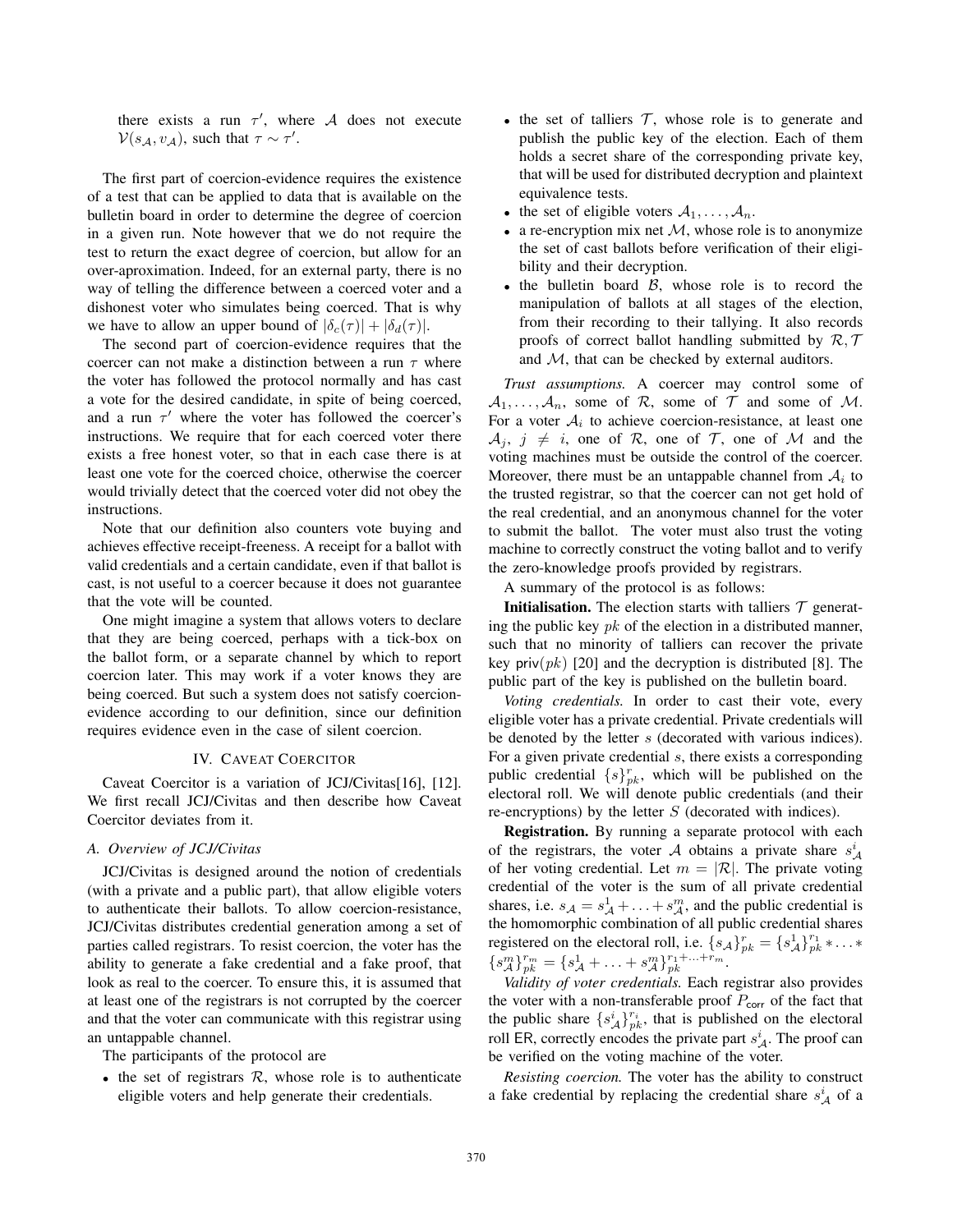trusted registrar with a fake credential share  $s^i_A$ . The voter also has the ability (with the help of the voting machine) to construct a fake proof  $P'_{\text{corr}}$  showing that  $\{s_A^i\}_{pk}^{r_i}$  is an encryption of  $s'^i_A$ .

**Voting.** The ballot  $({s_A}_{pk}^{r_s}, {v_{pk}^{r_v}}, P_{sv}, P_{cor})$ , from the voter A, contains the encryption of the private credential  $s_A$  (with the key  $pk$  and with a different random than in the electoral roll) and the encryption of the intended vote  $v$  (with the key  $pk$ ). To prevent the re-use of the same credential by a party that does not hold the private part, the ballot contains additionally a zero-knowledge proof  $P_{sv}$ of the fact that its creator knows both  $s$  and  $v$ . Additionally, a zero-knowledge proof  $P_{\text{corr}}$  proves that  $v$  is a valid vote, according to the specification decided by election authorities. The ballot  $({s_A}_{pk}^{r_s}, {v_{pk}^{r_v}, P_{sv}, P_{corr}})$  is constructed by the voting machine and submitted to the bulletin board.

Verification of proofs and mixing. Before tabulation starts, the zero-knowledge proofs  $P_{sv}$  and  $P_{corr}$  of cast ballots are verified (e.g. by the talliers) and ballots with invalid proofs are discarded. The valid ballots (without the proofs) and the electoral roll are then sent to the re-encryption mix net M for anonymization.

Tallying. Credentials from anonymized ballots are compared, using plaintext equivalence tests, to credentials from the anonymized electoral roll, to ensure that votes to be counted are cast by eligible voters only. If multiple ballots are submitted with the same credentials, only one copy is kept according to a predefined policy, e.g. only the last vote counts. Finally, the decided set of countable votes is decrypted.

The re-encryption mix, the plaintext equivalence tests and the decrypted votes are accompanied by zero-knowledge proofs that ensure the operations have been correctly performed.

#### *B. Caveat Coercitor: registration, voting and mixing*

Caveat Coercitor follows the same scheme as JCJ/Civitas with the following differences.

*Trust assumptions.* We assume that one mix server in M, one tallier in  $T$  and the voting machines are honest. However, to achieve coercion-evidence, Caveat Coercitor does not have to assume that any of the registrars are trusted, and neither does it require any untappable channel between voters and registrars. The registration channel is assumed only to allow the voters to obtain their credentials, and it may allow the coercer to read honest messages and inject fake messages. We discuss our trust assumptions in more detail in section V.

The initialisation phase and the structure of the voting ballots are exactly the same as in JCJ/Civitas.

Registration. The voters can simply receive their private credentials by email or by post. Their creation does not have to be distributed.

*Validity of voter credentials.* Because the voter is not required to keep the private credential secret at all cost, the proofs that the public share  $\{s\}_{pk}^{r}$  of the credential is a correct encryption of the private share s can be significantly simplified. In fact, the voter can simply obtain from the registrar the random number  $r$  that has been used in the encryption algorithm. Then, the voter can use any device to verify that the encryption has been correctly performed.

*Resisting coercion.* In Caveat Coercitor voters do not have to "resist" coercion. To make coercion "evident" a voter does not need to perform any additional task other than to cast a vote for the desired candidate. He can give away the voting credential to the coercer, if asked.

Voting. The construction of voting ballots is similar to the one used in JCJ/Civitas. The fundamental difference is in how Caveat Coercitor handles multiple ballots from the same voter: a voter may submit multiple ballots, constructed on possibly different voting devices, provided they are all for the same candidate. At most one vote for one candidate will be counted for each credential. Precisely one vote will be counted if all the ballots for a given credential contain a vote for the same candidate. No votes will be counted for a credential if there are ballots for that credential corresponding to at least two distinct candidates. Instead, that credential will be detected by the coercion-evidence test.

Verification of proofs and mixing. The zero-knowledge proofs of cast ballots are verified. Before mixing, the ballots with invalid proofs are eliminated.

#### *C. Caveat Coercitor: coercion-evidence and tallying*

We have at this stage a set of anonymized ballots to be tallied and an anonymized electoral roll. In addition to eliminating ballots with fake credentials, now we need to determine the coerced credentials, remove the corresponding ballots from the ballots to be tallied and output evidence of coercion.

**Coercion-evidence.** Let  $\tau$  be a run of Caveat Coercitor up to this phase. We let

- $BB<sub>aer</sub>(\tau)$  be the anonymized electoral roll with each element of the form  $\{s\}_{pk}^{r}$ , for some private credential s.  $\{s\}_{pk}^{r}$  are re-encryptions of public credentials and we denote them by (decorations of) the letter S.
- $BB_{cast}(\tau)$  be the set of cast ballots with valid zeroknowledge proofs of correctness. Each element of  $BB_{\text{cast}}(\tau)$  is of the form  $(\{s\}_{pk}^{r1}, \{v\}_{pk}^{r1'}, P_{\text{sv}}, P_{\text{corr}})$ , for some private credential  $s$  and vote  $v$ . Encrypted votes will be denoted by (decorations of) the letter  $V$ .
- BB<sub>tally</sub> $(\tau)$  be the set of anonymized ballots to be authorized relying on  $BB_{\text{aer}}(\tau)$  and then tallied. Each element of  $BB_{\text{tally}}(\tau)$  is of the form  $({s\}^{r2}_{pk}, {v\}^{r2'}_{pk})$ , for some private credential  $s$  and vote  $v$ .

The talliers will execute an algorithm whose output can be used by any external observer to determine the amount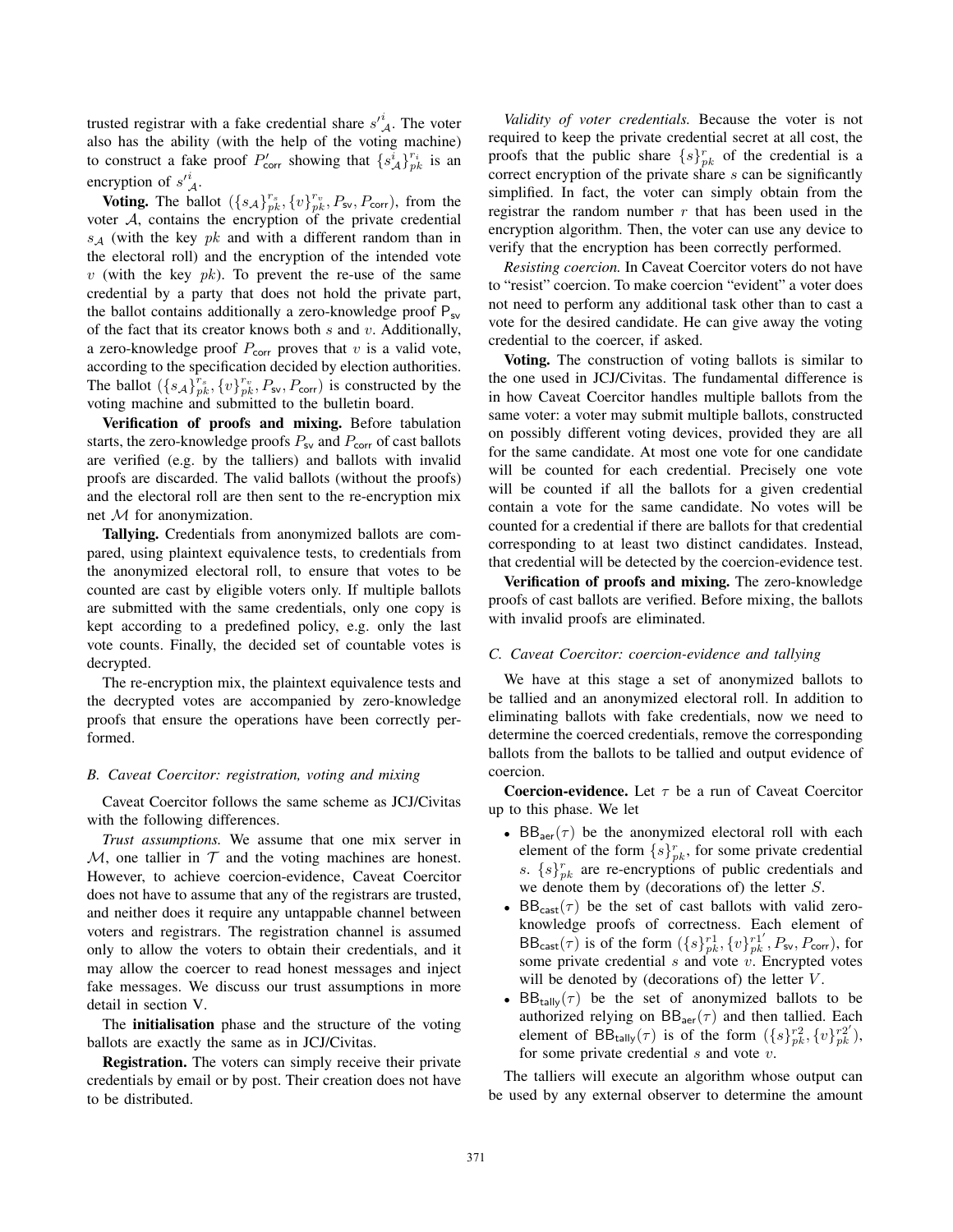of coercion, while at the same time allowing coercerindependence. Specifically, the talliers will compute the set of credentials in  $BB<sub>aer</sub>(\tau)$  for which there are at least two ballots with two different votes in  $BB_{\text{tally}}(\tau)$ , i.e. the set

$$
\begin{array}{c} \mathsf{BB_{ce}}(\tau) = \{S \in \mathsf{BB_{aer}}(\tau) | \ \exists (S_1, V_1), (S_2, V_2) \in \mathsf{BB_{tally}}(\tau). \\ \mathsf{pet}(S, S_1) = \mathsf{pet}(S, S_2) = \mathsf{ok}, \mathsf{pet}(V_1, V_2) \neq \mathsf{ok} \} \end{array}
$$

There is a simple way to compute  $BB_{ce}(\tau)$ , shown in algorithm 1. The idea is to first group together all the ballots that correspond to a given credential, relying on plaintext equivalence tests, and then detect if among these there are two ballots representing distinct votes. At the end of algorithm 1, the set  $\vec{c}^{cred}_{cc}(\tau)$  should be equal to  $BB_{ce}(\tau)$ (we will prove this in section VI) and the zero-knowledge proofs in  $ce_{cc}^{zkp}(\tau)$  should allow anyone to verify that the set  $\text{ce}_\text{cc}^{\text{cred}}(\tau)$  has been correctly computed.

Algorithm 1 Coercion-evidence: algorithm that reveals too much **Input:**  $BB_{\text{aer}}(\tau)$ ,  $BB_{\text{tally}}(\tau)$  (taken from the bulletin board) **Output:**  $ce_{cc}^{cred}(\tau)$ ,  $ce_{cc}^{zkp}(\tau)$  $\mathsf{ce}_{\mathsf{cc}}^{\mathsf{cred}}(\tau) := \emptyset; \mathsf{ce}_{\mathsf{cc}}^{\mathsf{zkp}}(\tau) := \emptyset$ for  $S \in \mathsf{BB}_{\mathsf{aer}}(\tau)$  do  $\mathcal{B}_S := \emptyset$  //  $\mathcal{B}_S$  is the set of ballots corresponding to S for  $(S', V) \in \mathsf{BB}_{\mathsf{tally}}(\tau)$  do if  $\mathsf{pet}(S, S') = \mathsf{ok}$  then  $\mathcal{B}_S := \mathcal{B}_S \cup \{(S',V)\}$  $\mathsf{ce}_{\mathsf{cc}}^{\mathsf{zkp}}(\tau) := \mathsf{ce}_{\mathsf{cc}}^{\mathsf{zkp}}(\tau) \cup \mathsf{petproof}(S,S',\mathsf{yes})$ for  $(S_1, V_1) \in \mathcal{B}_S$ ,  $(S_2, V_2) \in \mathcal{B}_S$  do if  $pet(V_1, V_2) \neq ok$  then  $\mathsf{ce}^\mathsf{cred}_\mathsf{cc}(\tau) := \mathsf{ce}^\mathsf{cred}_\mathsf{cc}(\tau) \cup \{S\}$  $\overline{\mathsf{ce}}_{\mathsf{cc}}^{\mathsf{zkp}}(\tau) := \overline{\mathsf{ce}}_{\mathsf{cc}}^{\mathsf{zkp}}(\tau) \cup \mathsf{petproof}(V_1, V_2, \mathsf{no})$ **return**  $ce_{cc}^{cred}(\tau)$ ,  $ce_{cc}^{zkp}(\tau)$  (to the bulletin board)

Now, the *coercion-evidence* test  $ce_{cc}(\tau)$  in Caveat Coercitor, described in Algorithm 2, consists in verifying that  $cc_{ce}^{cred}(\tau)$  has been correctly computed (basically, this means verifying the zero-knowledge proofs for the plaintext equivalence tests) and outputting  $|cc_{ce}^{pred}(\tau)|$  as the observed degree of coercion.

Algorithm 2 Coercion-evidence test **Input:**  $ce_{cc}^{cred}(\tau)$ ,  $ce_{cc}^{zkp}(\tau)$  (taken from the bulletin board) **Output:**  $ce_{cc}(\tau)$ for  $z k p \in ce_{cc}^{z k p}(\tau)$  do if verify (zkp)  $\neq$  ok then *fail*  $\operatorname{ce}_{\operatorname{cc}}(\tau) := \operatorname{count}(\operatorname{ce}_{\operatorname{cc}}^{\operatorname{cred}}(\tau))$ **return** ce<sub>cc</sub>( $\tau$ ) (to the bulletin board)

The algorithm 1 provides data for the coercion-evidence test and allows coercer independence, but let us see at what

cost coercer independence is achieved. Indeed, note that the number of ballots that correspond to every credential in  $BB<sub>aer</sub>(\tau)$  is revealed. Now, assume the following coercion strategy: the coercer instructs the voter  $A$  to abstain and then casts a very large number  $n_A$  of ballots using  $s_A$ . Therefore, if the voter disobeyed and has cast a vote using  $s_A$ , the output of the algorithm 1 will allow the coercer to observe that for some credential  $n_A + 1$  ballots have been cast. Now, to obtain coercer-independence, there should be some free voter  $A'$  that has cast  $n_A$  ballots using  $s'_A$ : the coercer will see  $n_A$  ballots for some credential, and will not be able to tell whether that credential is  $s_A$  or not.

Although in theory coercer independence can be achieved in this way, the practical aspect of this approach is questionable. Therefore, we propose another algorithm to compute  $BB_{ce}(\tau)$ , which outputs less information about the set of tallied ballots (Algorithm 3). Instead of computing the set of all ballots that have been cast with every credential  $s_A$ , we carefully guide the computation to determine if there are two distinct votes for  $s_A$ . In particular, if there are multiple ballots with credential  $s_A$  for the same candidate, only one of them will be determined. We do the minimal amount of computations required to determine if a credential is coerced or not, and then go to the next credential.

We assume there are  $l$  candidates and that a list can<sub>1</sub>,..., can<sub>l</sub> of candidate names encrypted with pk has been computed and passed through a mixnet. These encrypted candidate names are part of the input for Algorithm 3. The algorithm first groups the ballots according to the candidate that they represent and then for every credential it checks whether it belongs to at least two groups.

To achieve coercer independence for a voter  $A$  in the context of Algorithm 3, all we need is the presence of a free voter  $A'$  that can either cast a normal vote or cancel his ballots by casting two different votes: the coercer can not tell the difference between the ballots of  $A$  and those of  $A'$ . If the coercer has cast a large number of ballots  $n_A$ with  $s_A$  and the voter A has cast a different vote with  $s_A$ , the free voter  $A'$  just needs to cast a vote for the candidate desired by the coercer: there is no way for the coercer to detect that there are  $n_A + 1$  ballots with credential  $s_A$  and that they have been discarded as coercion-evidence.

Tallying. For a ciphertext  $c$  and a set of ciphertexts  $M$ , we will denote by  $c \in_{\text{pet}} M$  the fact  $\exists c' \in M.\text{pet}(c, c') =$ ok. Let  $BB_{valid}(\tau) = BB_{aer}(\tau) \setminus BB_{ce}(\tau)$  be the set of anonymized credentials that are not coerced. Now, for every  $(S, V) \in \mathsf{BB}_{\mathsf{tally}}(\tau)$ ,

- either  $S \in_{\text{pet}} \text{BB}_{\text{valid}}(\tau)$ . In this case, since  $S \notin_{\text{pet}}$  $BB_{ce}(\tau)$ , we are certain that all ballots that correspond to S contain a vote for the same candidate. Only one of them should be counted.
- or else  $S \in_{\text{pet}} BB_{\text{ce}}(\tau)$ . In this case, S corresponds to a coerced credential and no ballot should be counted for S.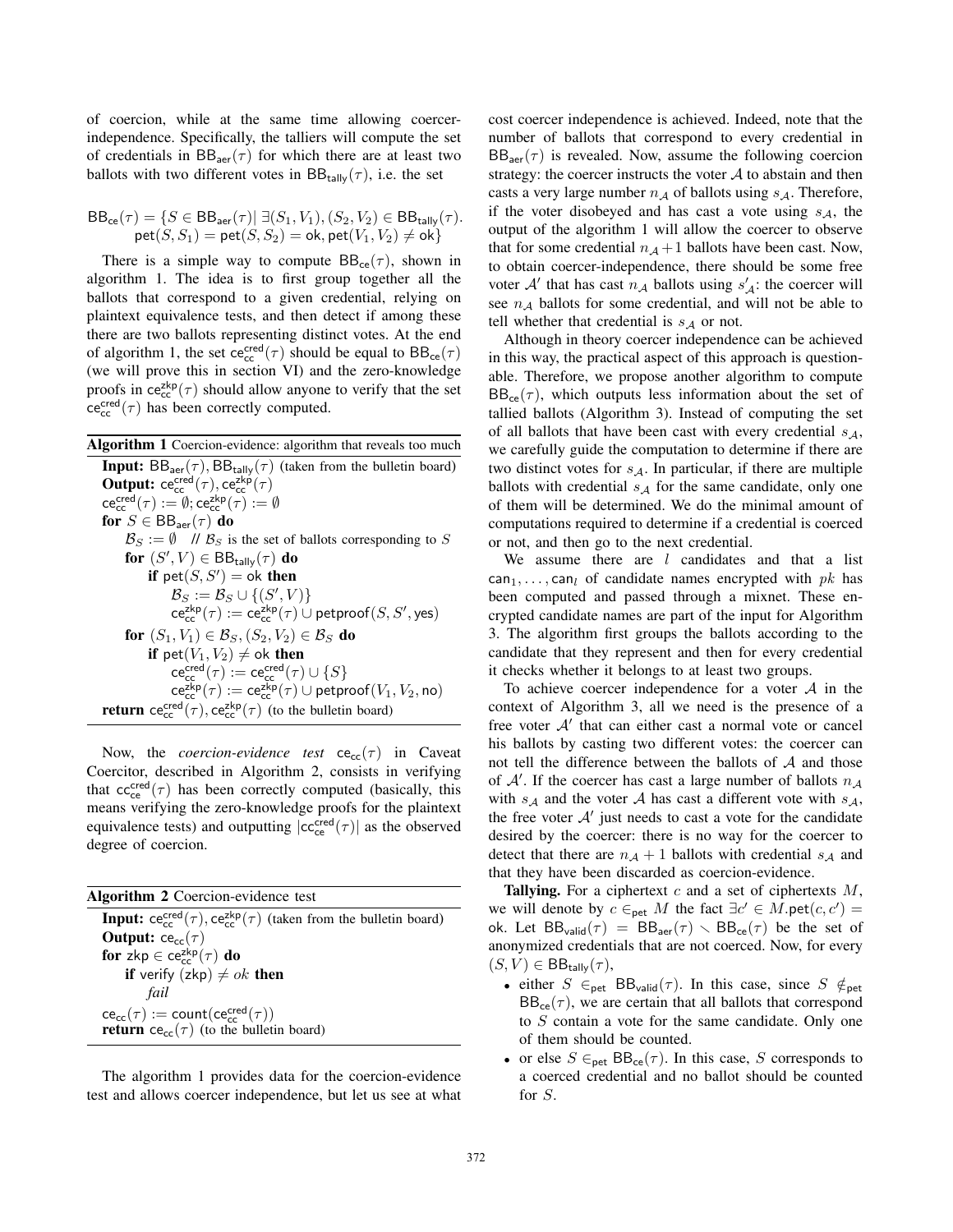Algorithm 3 Coercion-evidence: algorithm that reveals enough **Input:**  $BB_{\text{aer}}(\tau)$ ,  $BB_{\text{tally}}(\tau)$ , can<sub>1</sub> ... can<sub>l</sub> (taken from the bulletin board) **Output:**  $ce_{cc}^{cred}(\tau)$ ,  $ce_{cc}^{zkp}(\tau)$  $\mathsf{ce}_{\mathsf{cc}}^{\mathsf{cred}}(\tau) := \emptyset; \mathsf{ce}_{\mathsf{cc}}^{\mathsf{zkp}}(\tau) := \emptyset$ // Step 1: group ballots according to the vote that they encode for  $i := 1$  to  $l$  do  $\mathcal{B}_i := \emptyset$ for  $(S, V) \in \mathsf{BB}_{\mathsf{tally}}(\tau)$  do if  $pet(can_i, V) = ok$  then  $\mathcal{B}_i := \mathcal{B}_i \cup \{ (S, V) \}$  $\mathsf{ce}_{\mathsf{cc}}^{\mathsf{zkp}}(\tau) := \mathsf{ce}_{\mathsf{cc}}^{\mathsf{zkp}}(\tau) \cup \mathsf{petproof}(\mathsf{can}_i, V, \mathsf{yes})$ // Step 2: for each *S*, check if it occurs in  $B_i$ ,  $B_j$ ,  $i \neq j$ for  $S \in \text{BB}_{\text{aer}}(\tau)$  (\*) do for  $i := 1$  to  $l$  do for  $(S_1, V_1) \in \mathcal{B}_i$  do if  $pet(S, S_1) = ok$  then  ${\sf ce}_{\sf cc}^{\sf zkp}(\tau) := {\sf ce}_{\sf cc}^{\sf zkp}(\tau) \cup {\sf petproof}(S,S_1,{\sf yes})$ for  $j := i + 1$  to l do for  $(S_2, V_2) \in \mathcal{B}_i$  do if  $pet(S, S_2) = ok$  then  ${\sf ce}_{\sf cc}^{\sf cred}(\tau) := {\sf ce}_{\sf cc}^{\sf cred}(\tau) \cup \{S\}$  ${\sf ce}_{\sf cc}^{{\sf zkp}}(\tau) := {\sf ce}_{\sf cc}^{{\sf zkp}}(\tau) \cup {\sf petproof}(S,S_2,{\sf yes})$ go to next credential in  $BB<sub>aer</sub>(\tau)$  at (\*) **return**  $ce_{cc}^{cred}(\tau)$ ,  $ce_{cc}^{zkp}(\tau)$  (to the bulletin board)

• or else  $S \notin_{\text{pet}} BB_{\text{aer}}(\tau)$ . In this case, S corresponds to a non-eligible credential and no ballot should be counted for S

Therefore, we have the following simple algorithm for tallying: for all credential  $S \in BB_{valid}(\tau)$ , find the first ballot  $(S', V) \in \text{BB}_{\text{tally}}(\tau)$  such that  $\text{pet}(S, S') = \text{ok}$ ; then, decrypt  $V$ .

## V. COERCION-EVIDENCE IN CAVEAT COERCITOR

# *A. Trust assumptions.*

We will show in section VI that coercion-evidence holds in caveat coercitor under the following trust assumptions:

- The voting machines of coerced voters and of some free voters are not compromised.
- The registration channel allows voters to obtain their voting credentials, and voters verify them to ensure that they are correct. In particular, this implies that voters can cast a valid ballot for their intended choice.
- There is an anonymous channel that allow voters to cast their vote as intended.
- There exists at least one honest mix server M
- There exists at least one honest tallier  $T$

The trust assumptions about one honest mix server and one honest tallier are standard and probably necessary in any system based on mixnets and on public-key cryptography. We explain later in this section how Caveat Coercitor may be adapted to relax the first assumption about the trusted voting machine.

A big novelty of our trust assumptions, in contrast with Helios and JCJ/Civitas, is that voting credentials need to be secured only with "best effort". Thus, even if the voting channel where the voter obtains his credential is compromised, or if the voter is coerced to reveal the private credential, coercion-evidence still holds. (However, if the security is insufficient, a lot of coercion will be detected.) This also means we do not have to trust the registrars to keep the credential secret. More generally, this addresses the problem of silent coercion discussed in the introduction, which is common to Helios, JCJ/Civitas and the Estonian internet voting system.

Informally, coercion-evidence holds given these trust assumptions because:

- The coerced voters follow the instruction to cast a vote for their intended candidate. Since they have access to a trusted voting device, this ensures that, for all coerced voters, coercion-evidence is input in the system during the voting phase. It will be detected later.
- Additionally, a trusted voting device means that the coercer can not observe that a voter has cast a ballot, and this is essential for coercer-independence.
- The voter verifies that his ballot has reached the bulletin board and zero-knowledge proofs for mixnets and plaintext equivalence tests are publicly checked. This ensures that coercion-evidence that is input in the system during the voting phase is not lost on the way from the voters to the talliers. The role of zero-knowledge proofs is also to ensure that coercionevidence in ballots to be tallied corresponds indeed to ballots cast in the voting phase, and not introduced in the system during mixing.
- Voters receive and verify that their credentials are valid. This ensures that their ballots are not discarded before the final tally, and will result either in a counted vote, or in coercion-evidence.
- The honest mixer and the honest tallier will help in achieving coercer-independence: the honest mixer will ensure that the ballots cast by the coercer or the coerced voter can not be tracked to determine how they have been handled in the tallying phase; the honest tallier ensures that the ballots are decrypted and plaintext equivalence tests are performed only as specified by the protocol.

## *B. Example.*

Suppose that events unfold as depicted in Table I. Among 48M voters, about 44M voters submit ballots with vote for only one candidate, while about 4.2M voters (or their coercers) submit ballots containing votes for different candidates. Thus, most voters have not been coerced, and have cast possibly multiple ballots for a single candidate. They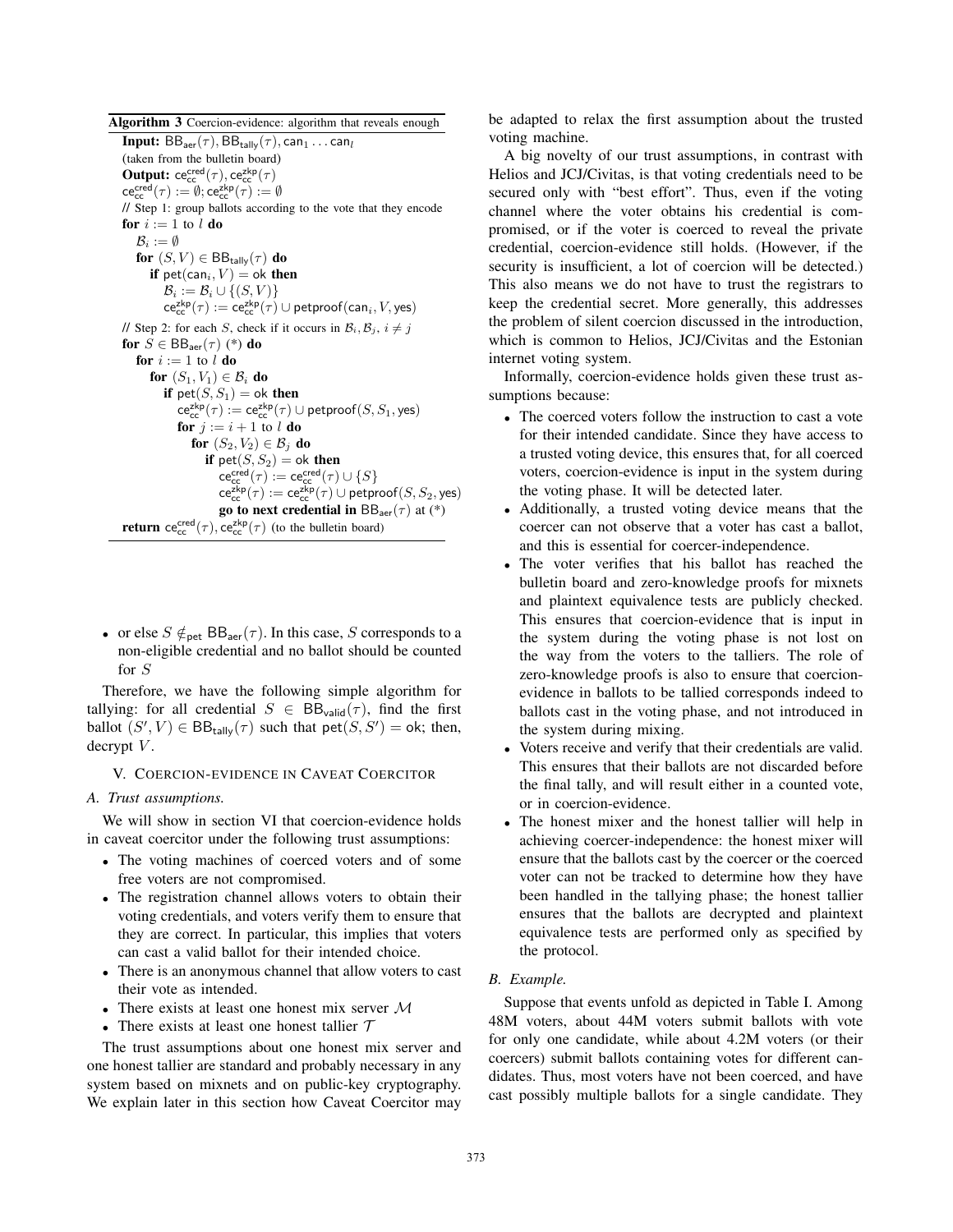|                             | No. of credentials | <b>%</b> age of credentials |
|-----------------------------|--------------------|-----------------------------|
| Total number of eligible    | 48,783,530         | $100\%$                     |
| credentials                 |                    |                             |
| Number of credentials that  | 44,539,363         | 91.3%                       |
| have voted for a single     |                    |                             |
| candidate                   |                    |                             |
| Number of credentials that  | 4.244.167          | 87%                         |
| have voted for at least two |                    |                             |
| candidates                  |                    |                             |

Table I AN EXAMPLE DISTRIBUTION OF BALLOTS. A TABLE IN THIS FORMAT IS OUTPUT BY THE SYSTEM AT THE END OF THE ELECTION.

account for 91.3% of voters. The rest 8.7% of voters have cast ballots for different candidates. These may be voters that have been forced to release their credentials, forced to cast vote to a candidate but they also managed to cast vote to their intended candidate or they may simply have decided to submit two ballots for different candidates. So either they were coerced or they did not follow the specifications of the protocol and thus were dishonest. The ballots from these 8.7% of voters will all be discarded and 91.3% of the ballots are taken to determine the outcome. The system counts one vote for the (single) candidate represented by each of the set of ballots that corresponds to each credential. The margins by which the winner beats the other candidates can be considered in order to determine whether the election result should carry.

To understand the reason for this way of counting, let us distinguish the following two cases:

- If a credential has been used once or more times, but each time to vote for the same candidate, a vote for that candidate is counted. Indeed, there are three subcases:
	- The voter has cast multiple ballots for the same candidate;
	- The attacker obtained voter's credentials and has cast a ballot for the same candidate as the voter; or
	- The voter knowingly abstained and the attacker obtained her credentials and cast ballots for one candidate.

The output of the system does not allow any voter, coercer or observer to distinguish between these subcases, but if the voter behaved correctly and cast a ballot(the third case is eliminated), then his vote is counted.

- If a credential has been used to cast votes for multiple candidates, none of its votes is counted. The following sub-cases are indistinguishable:
	- The voter has cast multiple ballots for several different candidates;
	- The voter has cast multiple ballots for one candidate, the attacker obtained her credentials and has

cast a vote for a different candidate;

- The voter and the attacker each have cast votes for several different candidates; or
- The voter knowingly abstained and the attacker cast votes on her behalf for multiple different candidates.

In each of these cases, either the voter is dishonest or the voter is coerced. The corresponding votes are therefore not counted and the evidence is recorded for the authorities to make a decision.

## *C. Discussion*

*Disincentivisation of coercion:* As demonstrated, a coercer that wishes to achieve a particular outcome is faced with a dilemma. Assuming the security of the cryptography, and assuming that the voter is not dissuaded from casting her own ballot by invalid threats, the best the coercer can do is try to force a large number of annulled votes. However, the number of annulled votes he forces will be detected and announced, and an analysis will be performed to check whether those votes will materially affect the outcome. If not, the election will be considered a success and the declared outcome will have been shown to be robust against the degree of coercion attempted.

Since annulled votes in Caveat Coercitor are evident, they do not have the power that forced abstentions have in other systems. If the coercer has a strategy of annulling votes that he believes would be votes for a particular candidate, it won't work, because the final results will be interpreted as meaning 'there was a lot of coercion' rather than 'there were a lot of abstentions'.

*Disruption of the election:* In the definition of coercionevidence, we have taken into account the fact that dishonest voters may pretend to be coerced, and therefore the coercionevidence test may overestimate the actual degree of coercion. In some situations, a set of dishonest voters could rely on this in order to challenge the validity of the election. Especially when the difference between the winner and the runner-up of the election is small, a minority of voters would suffice to cause a disruption.

To deter voters from disrupting the election in practice, one option could be making voluntarily voting for two different candidates an offence. Both technical and administrative measures should be carefully designed to find an acceptable balance between discouraging dishonest behavior and encouraging resistance to coercion.

Another option is to have a probabilistic interpretation of coercion-evidence, depending on various data that can be gathered about the election (voter intentions, audit logs, etc.). This approach would allow to separate coercion-evidence into different threads, one of which would be evidence of actual coercion. More research on this idea is needed.

*Individual and universal verifiability:* Individuals can verify that their ballot is present on the bulletin board,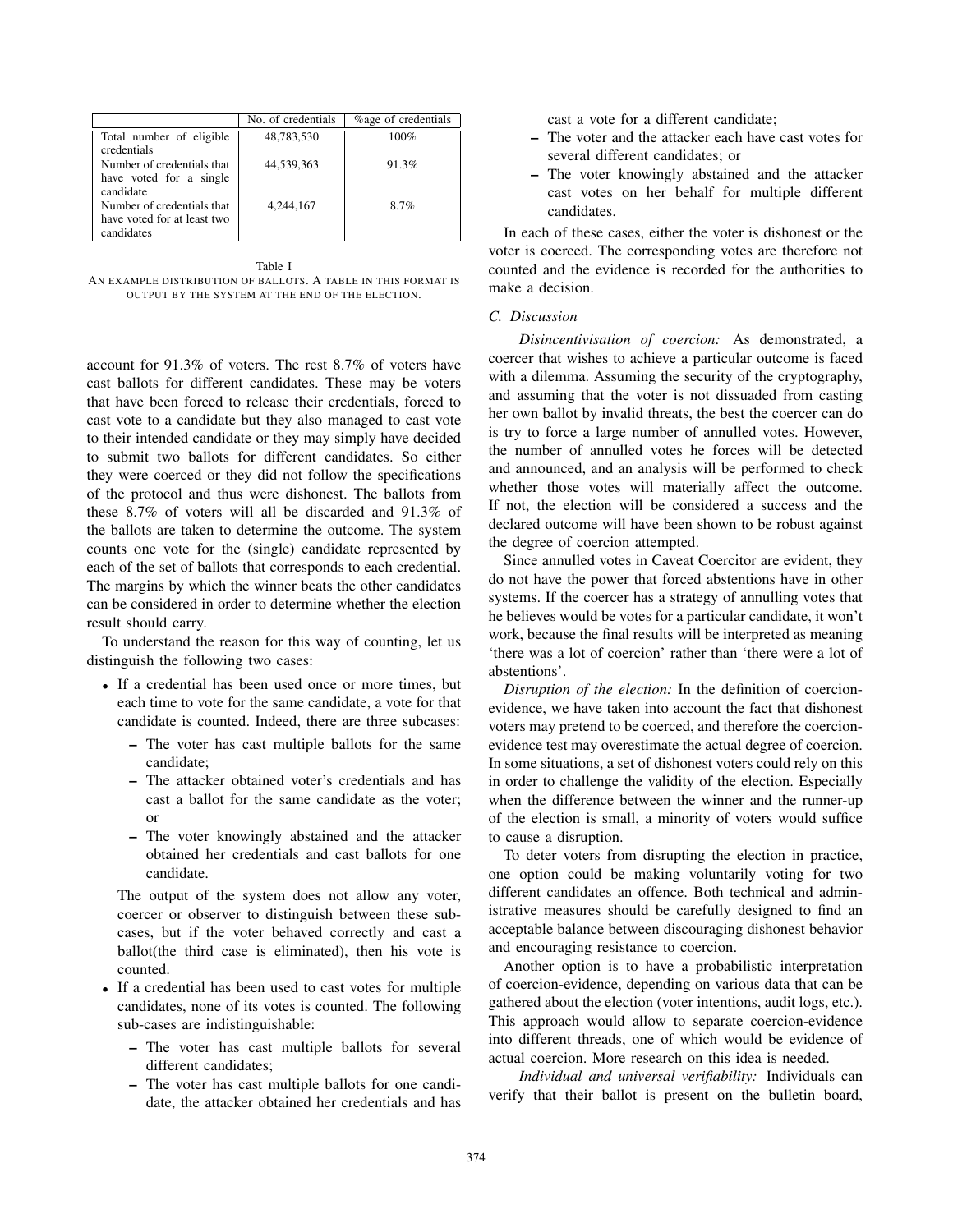and will be counted. If the voter was coerced, their ballot will be included in the coercion evidence test. Observers can perform universal and eligibility verification, because the computations of algorithm 3 are publicly verifiable. Additionally, observers can verify the figures given in the table.

*Towards untrusted voting machines:* Although in this paper we assume for simplicity that a voter has access to a trusted voting machine, Caveat Coercitor has the potential to be adapted to provide coercion evidence in the context of untrusted machines, and this is our main topic for future research. We give some hints about directions here. For instance, assume a voter has access to  $n$  voting devices and the voter is unsure which one can be trusted for integrity. That is not a problem for Caveat Coercitor: the instruction for the voter is to simply cast his vote on any number of available devices. As long as *one out of n* devices is not integrity-compromised (the voter does not need to know which one),

- either the vote will be counted for the preferred candidate;
- or coercion will be recorded.

This deals with integrity. For voting clients that are privacycorrupted, the situation is more difficult. A voter needs to take whatever steps are necessary to prevent the client communicating with the coercer. This may involve using the client in a Faraday cage, and resetting it or even destroying it afterwards, depending on the coercer's power.

Systems like JCJ/Civitas and Helios are not as well adapted to the untrusted client, because they are not designed to be as tolerant of coercion as Caveat Coercer. Our system allows coercion (but makes it evident).

#### VI. ANALYSIS

According to definition 2, we prove that the coercionevidence test of Caveat Coercitor is adequate (section VI-A) and that Caveat Coercitor allows coercer independence (section VI-B). We give proof sketches in this section and complete proofs in the appendix.

#### *A. Coercion-evidence test*

If  $ce_{cc}(\tau)$  is the result of applying the coercion-evidence test in Caveat Coercitor for a run  $\tau$ , we have to show that  $|\delta_c(\tau)| \leq c e_{cc}(\tau) \leq |\delta_c(\tau)| + |\delta_d(\tau)|.$ 

For a credential s and a vote v, we will denote by  $\mathcal{B}(s, v)$ the set of possible ballots (including the zero-knowledge proofs) with credential s and vote v. Thus,  $B(s, v)$  is the set of tuples of the form  $({s}_{pk}^{r}, {v}_{pk}^{r'}, P_{sv}, P_{corr})$ , where  $r, r'$ are random numbers and  $P_{\text{sv}}$ ,  $P_{\text{corr}}$  are the corresponding zero-knowledge proofs for this ballot. We denote by  $\mathcal{B}_0(s, v)$ the set of possible ballots with credential s and vote  $v$ , without the zero-knowledge proofs.

For a run  $\tau$  of Caveat Coercitor, recall that  $BB_{\text{cast}}(\tau)$  is the set of cast ballots with valid zero-knowledge proofs and  $BB_{\text{tally}}(\tau)$  is the set of ballots to be tallied in the run  $\tau$ . Let us denote by  $\mathcal{E}(\tau)$  the set of private credentials for eligible voters in a run  $\tau$ . We define

$$
\begin{array}{ll} \mathcal{I}_{\text{cast}}(\tau)= & \{s \mid \exists v, v'.v\neq v', \mathcal{B}(s,v) \cap \text{BB}_{\text{cast}}(\tau)\neq \emptyset \\ & \& \mathcal{B}(s,v') \cap \text{BB}_{\text{cast}}(\tau)\neq \emptyset\} \\ \mathcal{I}_{\text{tally}}(\tau)= & \{s \mid \exists v, v'.v\neq v', \mathcal{B}_0(s,v) \cap \text{BB}_{\text{tally}}(\tau)\neq \emptyset \\ & \& \mathcal{B}_0(s,v') \cap \text{BB}_{\text{tally}}(\tau)\neq \emptyset\} \\ \mathcal{F}_{\text{cast}}(\tau)= & \{s \mid \exists v. \mathcal{B}(s,v) \cap \text{BB}_{\text{cast}}(\tau)\neq \emptyset\} \smallsetminus \mathcal{E}(\tau) \\ \mathcal{F}_{\text{tally}}(\tau)= & \{s \mid \exists v. \mathcal{B}_0(s,v) \cap \text{BB}_{\text{tally}}(\tau)\neq \emptyset\} \smallsetminus \mathcal{E}(\tau) \end{array}
$$

In words,  $\mathcal{I}_{\text{cast}}(\tau)$  and respectively  $\mathcal{I}_{\text{tally}}(\tau)$  represent the set of (inconsistent) credentials that have at least two corresponding ballots on the bulletin board in the voting phase and in the tallying phase respectively. The set  $\mathcal{F}_{\text{cast}}(\tau)$ represents fake (i.e. invalid) credentials that have been used to cast a vote, while the set  $\mathcal{F}_{\text{tally}}(\tau)$  is formed of fake credentials that correspond to ballots that are to be tallied.

A first lemma shows that all the coerced credentials are contained in the set  $\mathcal{I}(\tau)$  and that, additionally, the set  $\mathcal{I}(\tau)$ may only contain fake or dishonest credentials:

**Lemma 1:** For all run  $\tau$  of Caveat Coercitor, we have

$$
\delta_c(\tau) \subseteq \mathcal{I}_{\text{cast}}(\tau) \subseteq \delta_c(\tau) \cup \delta_d(\tau) \cup \mathcal{F}_{\text{cast}}(\tau)
$$

The proof of the first inclusion relies on the definition of coerced voters and on the trust assumption that the coerced voters have access to an honest machine to cast their vote. Thus, at least two different votes are present for each coerced credential on the bulletin board: one coming from the voter and another one coming from the coercer. The second inclusion can be shown by a simple case analysis.

Secondly, we show that the set of fake credentials and the set of inconsistent credentials can not be changed in the mixnet.

**Lemma 2:** For all run  $\tau$  of Caveat Coercitor in which the mixnet proofs are valid, we have

$$
\mathcal{I}_{\text{tally}}(\tau) = \mathcal{I}_{\text{cast}}(\tau)
$$
 and  $\mathcal{F}_{\text{tally}}(\tau) = \mathcal{F}_{\text{cast}}(\tau)$ 

The proof is an easy consequence of the fact that verifiable mixnets can not modify the content of ballots. Another easy observation is that the set  $BB_{ce}(\tau)$ , defined in section IV-C, has the same cardinality as the set of inconsistent credentials that are not fake:

**Lemma 3:** For all run  $\tau$  of Caveat Coercitor, we have

$$
|\text{BB}_{\text{ce}}(\tau)| = |\mathcal{I}_{\text{tally}}(\tau) \smallsetminus \mathcal{F}_{\text{tally}}(\tau)|
$$

Finally, we show that the coercion-evidence test provided by Caveat Coercitor captures exactly  $|BB_{ce}(\tau)|$ , i.e. we show that the Algorithm 3 from section IV-C is correct. Let  $ce_{cc}^{cred}(\tau)$  be the set of credentials output by the Algorithm 3 for a run  $\tau$ .

**Lemma 4:** For all run  $\tau$  of Caveat Coercitor, we have

$$
\mathsf{ce}^{\mathsf{cred}}_{\mathsf{cc}}(\tau) = \mathsf{BB}_{\mathsf{ce}}(\tau)
$$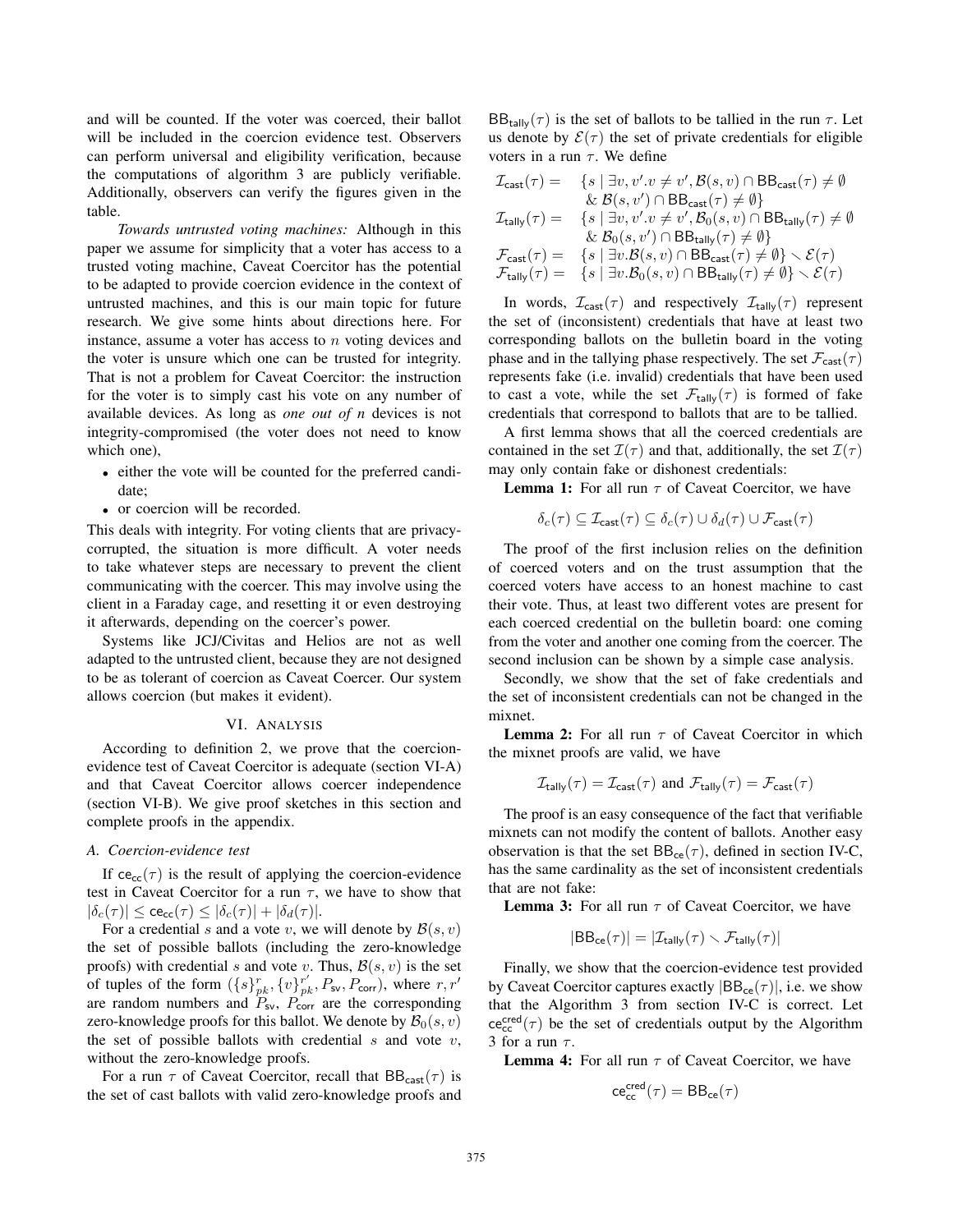To prove this lemma, we show that every credential in  $BB_{ce}(\tau)$  will be detected in the step 2 of the Algorithm 3 and added to the set  $ce_{cc}^{\tau}$ . Moreover, we observe that every credential that has been used to cast a vote for a single candidate will not be part of ce<sub>cc</sub>( $\tau$ ), and therefore ce<sub>cc</sub>( $\tau$ )  $\subseteq$  $BB_{ce}(\tau)$ .

Recall that, by definition, we have  $ce_{cc}(\tau) = |ce_{cc}^{cred}(\tau)|$ . Putting all the lemmas together, we obtain the first part of coercion-evidence according to definition 2. Corollary 1 shows that the output of the coercion-evidence test in Caveat Coercitor is a correct estimate of the degree of coercion in any run, up to the number of dishonest voters:

**Corollary 1:** For all run  $\tau$  of Caveat Coercitor, we have

$$
|\delta_c(\tau)| \leq \text{ce}_{\text{cc}}(\tau) \leq |\delta_c(\tau)| + |\delta_d(\tau)|
$$

*Proof:* From lemma 1 and lemma 2, we have  $\delta_c(\tau) \subseteq$  $\mathcal{I}_{\text{cast}}(\tau)$  and  $\mathcal{I}_{\text{cast}}(\tau) = \mathcal{I}_{\text{tally}}(\tau)$ . Therefore, we deduce  $\delta_c(\tau) \subseteq \mathcal{I}_{\text{tally}}(\tau)$ . By definition, all credentials in  $\delta_c(\tau)$  are valid, i.e.  $\delta_c(\tau) \subseteq \mathcal{E}(\tau)$ , and thus  $\delta_c(\tau) \cap \mathcal{F}_{\text{tally}}(\tau) = \emptyset$ . Hence, we obtain  $\delta_c(\tau) \subseteq \mathcal{I}_{\text{tally}}(\tau) \setminus \mathcal{F}_{\text{tally}}(\tau)$ . Considering the cardinality of these sets, we obtain  $|\delta_c(\tau)| \leq |\mathcal{I}_{\text{tally}}(\tau) \setminus$  $\mathcal{F}_{\text{tally}}(\tau)$  =  $|BB_{\text{ce}}(\tau)| = |\text{ce}_{\text{cc}}^{\text{cred}}(\tau)| = \text{ce}_{\text{cc}}(\tau)$ , where we have used lemma 3 for the first equality and lemma 4 for the second equality. This way we get  $|\delta_c(\tau)| \leq c e_{cc}(\tau)$ .

From lemma 1, we have  $\mathcal{I}_{\text{cast}}(\tau) \subseteq \delta_c(\tau) \cup \delta_d(\tau) \cup$  $\mathcal{F}_{\textsf{cast}}(\tau)$ . Using lemma 2, we get  $\mathcal{I}_{\textsf{tally}}(\tau) \subseteq \delta_c(\tau) \cup$  $\delta_d(\tau) \cup \mathcal{F}_{\text{tally}}(\tau)$ . Subtracting  $\mathcal{F}_{\text{tally}}(\tau)$  from both sides, we have  $\mathcal{I}_{\text{tally}}(\tau) \setminus \mathcal{F}_{\text{tally}}(\tau) \subseteq \delta_c(\tau) \cup \delta_d(\tau) \setminus \mathcal{F}_{\text{tally}}(\tau)$ . Furthermore, by definition we have  $\delta_c(\tau) \cup \delta_d(\tau) \subseteq \mathcal{E}(\tau)$ and therefore  $\delta_c(\tau) \cup \delta_d(\tau) \setminus \mathcal{F}_{\text{tally}}(\tau) = \delta_c(\tau) \cup \delta_d(\tau)$ . Thus, we have  $\mathcal{I}_{\text{tally}}(\tau) \setminus \mathcal{F}_{\text{tally}}(\tau) \subseteq \delta_c(\tau) \cup \delta_d(\tau)$ . Considering the cardinality of these sets and applying lemma 3 and lemma 4, we deduce  $ce_{cc}(\tau) \leq |\delta_c(\tau)| + |\delta_d(\tau)|$  and we can conclude the proof.

#### *B. Coercer independence*

Let  $A$  be a voter with credential  $s_A$  who intends to vote for  $v_A$ . We have to show that, for every run  $\tau$  of Caveat Coercitor where

- the voter  $A$  follows the protocol by executing  $\mathcal{V}(s_{\mathcal{A}},v_{\mathcal{A}})$
- for every candidate  $v_i$ , there is a free honest voter  $A_i$ that follows the protocol by executing  $V(s_{\mathcal{A}_i}, v_i)$

there exists a run  $\tau'$ , where A does not execute  $V(s_A, v_A)$ , such that  $\tau \sim \tau'$ .

First we show how  $\tau'$  can be constructed given  $\tau$  and then we show that  $\tau \sim \tau'$ .

A run  $\tau$  can be characterized by the sequence of messages that have been sent over the network in  $\tau$ . For every message in a run  $\tau$ , either the message is sent by the attacker (or by a party under the control of the attacker), or else it is sent by an honest agent, and all the attacker can do is to learn that message. A run  $\tau$  can be seen as a sequence of (partial) runs  $\tau = \tau_1 \dots \tau_n$ . In Caveat Coercitor, we split a

run in a sequence corresponding to the phases of the system:  $\tau = \tau_{\text{vote}}.\tau_{\text{er}}.\tau_{\text{mix}}.\tau_{\text{tally}}$ , where  $\tau_{\text{vote}}$  is the list of ballots with valid zero-knowledge proofs that are cast on the bulletin board in the voting phase,  $\tau_{er}$  is the electoral roll,  $\tau_{mix}$  is the output of the re-encryption mix net and  $\tau_{\text{tally}}$  is the output that talliers compute in the tallying phase, which includes data for the coercion-evidence test and the final outcome

**Construction of the run**  $\tau'$ . There are four possible cases for the run  $\tau$ :

- the coercer cast a vote with credential  $s_A$  for a candidate  $v_c$ , with  $v_c \neq v_A$
- the coercer did not cast a vote with credential  $s_A$
- the coercer cast a vote with credential  $s_A$  for the candidate  $v_A$
- the coercer cast at least two different votes with credential  $s_A$

For simplicity, we only consider the first case, which is also the most likely. The other three cases can be handled in a similar way. We sketch the main ideas of the construction in the following and we give a complete description in the appendix.

Assume the coercer has cast a ballot  $b_{s_A,v_C} \in \mathcal{B}(s_A, v_C)$ . By definition of the run  $\tau$ , we know that the voter A has cast a ballot  $b_{s_A,v_A} \in \mathcal{B}(s_A,v_A)$  and that there is a free honest voter A' that has cast a ballot  $b_{s_{A'},v_C} \in \mathcal{B}(s_{A'}, v_C)$ . Thus, the ballots corresponding to  $s_A$  are canceled because they are counted as coercion-evidence, while there is a vote counted for  $v_c$  that corresponds to  $s_{A'}$ .

On the other hand, a requirement of the definition is that the voter A abstains from voting in the run  $\tau'$ . Therefore, a vote for  $v_c$  corresponding to  $s_A$  is counted in the final tally. In order to obtain  $\tau \sim \tau'$ , we need at least to have the same outcome in the runs  $\tau$  and  $\tau'$ . Hence, we need the free voter  $A'$  to cancel his vote in the run  $\tau'$ : we assume  $A'$  casts a ballot  $b_{s_{\mathcal{A}'},v_{\mathcal{C}}} \in \mathcal{B}(s_{\mathcal{A}'},v_{\mathcal{C}})$ , as in the run  $\tau$ , and in addition a ballot  $b_{s_{\mathcal{A}}',v_{\mathcal{A}}} \in \mathcal{B}(s_{\mathcal{A}'},v_{\mathcal{A}})$ . The rest of the cast ballots in  $\tau'$  are assumed to be exactly the same as in  $\tau$ .

Thus, the amount of coercion-evidence and the final outcome of  $\tau'$  are exactly the same as in  $\tau$ . What we need in addition in order to achieve coercer independence is that:

- the coercer is not able to trace any of the cast ballots and detect that they where handled as coercion evidence
- the coercer is not able to decrypt the ballots before they are mixed

The first point is achieved by our trust assumptions that the voter  $A$  can cast his ballot on an anonymous channel and that at least one mix server is honest. The anonymous channel ensures that the coercer can not distinguish the two runs during the voting phase. Later, in the run  $\tau'$ , the honest mix server will permute the ballots so that coercion-evidence and the votes for  $v_c$  show up in the same places as in  $\tau$ . The second point is achieved by out trust assumption that at least one tallier is honest. Therefore, the ballots will be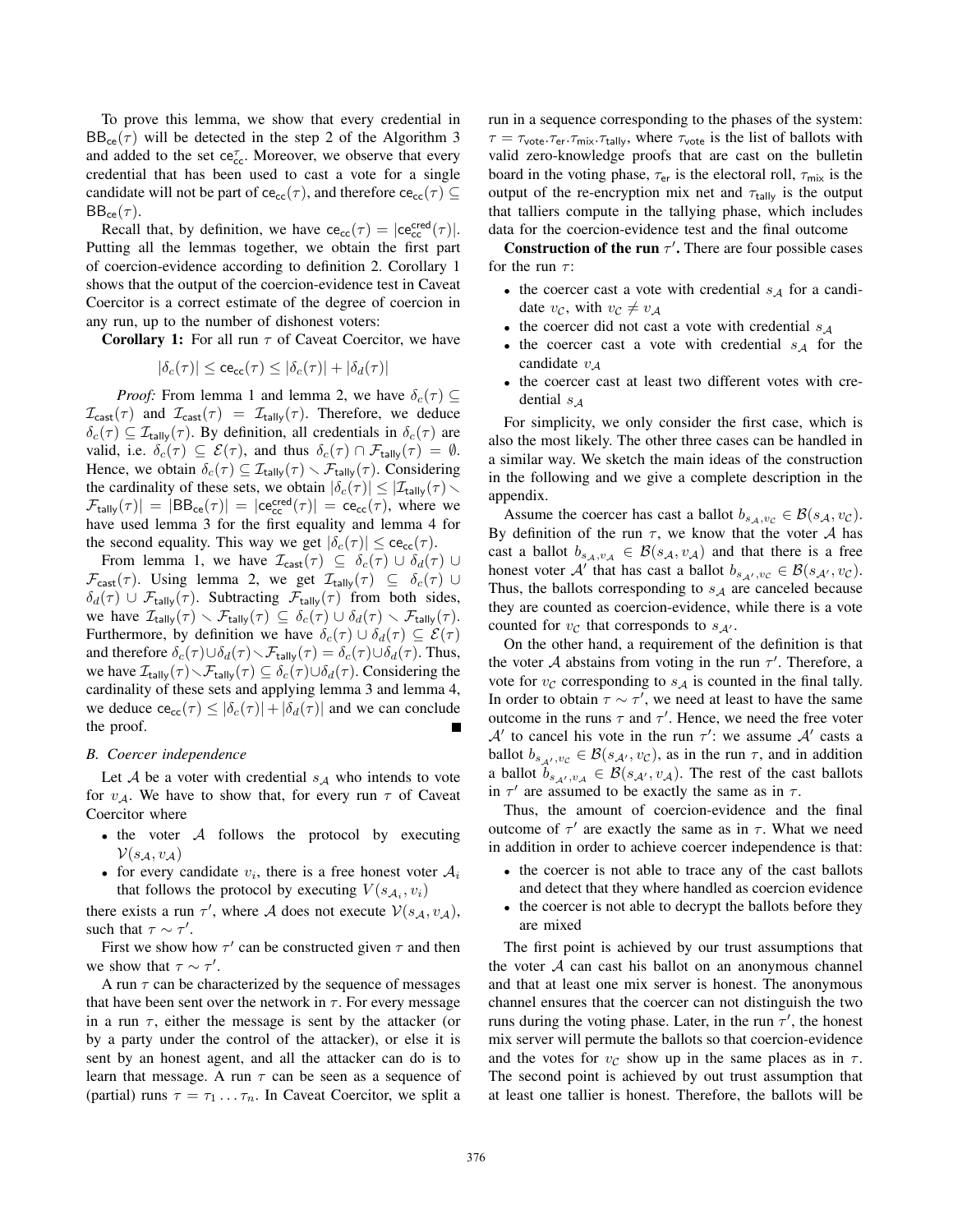decrypted only as specified by the protocol, after the mixing occurs.

In conclusion, if  $\tau = \tau_{\text{vote}}.\tau_{\text{er}}.\tau_{\text{mix}}.\tau_{\text{tally}}$ , then we let  $\tau' =$  $\tau'_{\text{vote}}.\tau'_{\text{er}}.\tau'_{\text{mix}}.\tau'_{\text{tallv}}$ , where

- $\tau_{\text{vote}}'$  is as  $\tau_{\text{vote}}$ , with the difference that the voter A abstains from voting and the free voter  $A'$  cancels his vote.
- $\bullet\ \tau_{\textsf{er}}'=\tau_{\textsf{er}}$
- $\tau'_{\text{mix}}$  is as  $\tau_{\text{mix}}$ , with the difference that the honest mixer swaps some ballots corresponding to  $s_A$  with some ballots corresponding to  $s_{A'}$ , and also swaps the credentials of  $A$  and of  $A'$  while anonymizing the electoral roll.
- $\tau'_{\text{tally}} = \tau_{\text{tally}}$ . This is possible because, by construction of the runs  $\tau_{\text{vote}}$  and  $\tau_{\text{vote}}'$ , it is the case that they determine the same outcome. Since there is one tallier that is not under the control of the coercer, all the coercer can do is to observe the final outcome computed according to the specification of the protocol.

**Indistinguishability of**  $\tau$  **and**  $\tau'$ **.** Although the actions performed and observed by the coercer are the same in  $\tau$  and in  $\tau'$ , it may be the case that the coercer could distinguish  $\tau$  from  $\tau'$  by performing various computations on the messages that where sent in  $\tau$  and  $\tau'$ : encryption, re-encryption, checking zero-knowledge proofs, combining messages, etc. In order to reason about the knowledge of the attacker, we therefore need a formal model of messages and of all possible computations that an attacker may perform. We adopt a variant of the applied pi-calculus [1], used by the protocol verifier ProVerif [6], [7].

We specify for ProVerif the messages that can be built in Caveat Coercitor, the cryptographic primitives and the possible actions of the attacker. Then, ProVerif allows us to verify that all the pairs of runs of a *bi-process* are in *observational equivalence*. Observational equivalence models the indistinguishability relation between runs that we are interested in:  $\tau \sim \tau'$  if and only if any computations applied to  $\tau$  and to  $\tau'$  lead to the same observations. A bi-process is a pair of applied pi-calculus processes  $(P, P')$ , see e.g. [1], that share the same structure and differ only on the messages that they handle. A bi-process  $(P, P')$  generates pairs of runs  $(\tau, \tau')$ , where  $\tau$  is a run of P,  $\tau'$  is a run of P' and  $\tau$  and  $\tau'$  have been generated by executing the same actions in  $P$ and in  $P'$ .

We observe that the runs  $\tau$  and  $\tau'$  constructed in section VI-A are of the form  $\tau = \tau_0.\tau_{\text{tally}}$  and  $\tau' = \tau'_0.\tau_{\text{tally}}$ , i.e. the tally in the two runs is exactly the same. Therefore, in order to show that  $\tau \sim \tau'$ , it is sufficient to show that  $\tau_0 \sim \tau_0'$ , where  $\tau_0 = \tau_{\text{vote}}.\tau_{\text{er}}.\tau_{\text{mix}}$  and  $\tau_0' = \tau_{\text{vote}}'.\tau_{\text{er}}'.\tau_{\text{mix}}'$ . Accordingly, we specify two process  $P_{\rm cc}$  and  $P_{\rm cc}$  such that the bi-process  $(P_{cc}, P_{cc}')$  generates all the pairs of runs of the form  $(\tau_{\text{vote}}.\tau_{\text{er}}.\tau_{\text{mix}})$  and  $(\tau_{\text{vote}}',\tau_{\text{er}}',\tau_{\text{mix}}')$  as constructed in section VI-A. We show with ProVerif that observational equivalence holds for the given bi-process  $(P_{cc}, P_{cc}')$  (the ProVerif code is available online  $\frac{1}{1}$ , and therefore we can conclude the indistinguishability of any pair of runs  $(\tau, \tau')$ :

**Corollary 2:** For any pair of runs  $(\tau, \tau')$  of Caveat Coercitor constructed as described in section VI-A, we have  $\tau \sim \tau'.$ 

From corollary 1 and corollary 2, we can conclude:

Theorem 1: Caveat Coercitor satisfies coercion-evidence under the trust assumptions from section V-A.

#### VII. RELATED WORK

*Formal definitions:* A formal definition of coercionresitance based on observational equivalence is proposed in [13]. They prove that the Lee protocol [19] satisfies it. Another definition based on observational equivalence is proposed in [5], where an automated proof with ProVerif has been carried out for JCJ/Civitas. A more detailed, but not automated, analysis of JCJ/Civitas based on an epistemic approach is performed in [18]. In a computational model, coercion-resistance has been defined and proved for JCJ/Civitas in [16], [12].

Caveat Coercitor can readily be compared with other systems that allow Internet voting, such as JCJ/Civitas and Helios.

*JCJ/Civitas [16], [12]:* The system makes a strong assumption that there is an untappable channel for registration. It also assumes that the voter can run a multiparty protocols and keep real credentials secret all the time. Under these assumptions, it is strongly resistant to coercion, and is fully verifiable by voters and observers. Several variants of JCJ/Civitas improve the usability of the aspects related to verifiability [9], [21] and coercion-resistance [11].

On the other hand, coercion-evidence in Caveat Coercitor is not dependent on the secrecy of voting credentials, leading to more realistic assumption about the distribution of credentials. The registration phase, the voting phase and the resistance to coercion become simpler and more usable.

*Helios 2.0 [2], [3]:* This system is designed for lowcoercion elections. It makes a few efforts to resist potential coercion, for example by keeping secret from voters the randoms in their ballots, but these efforts are easily defeated. On the positive side, Helios 2.0 enjoys individual and universal verifiability (but not eligibility verifiability). The most interesting feature of Helios is its high usability, which has been demonstrated by running large elections without failure. Caveat Coercitor is designed to be as usable as Helios (indeed, it can have the same front end and voter experience). Moreover, Caveat Coercitor does not have the restriction to low-coercion elections of Helios.

#### VIII. CONCLUSION

We propose coercion-evidence - a new property for evoting systems that can replace coercion-resistance and

<sup>1</sup>markryan.eu/research/caveat-coercitor/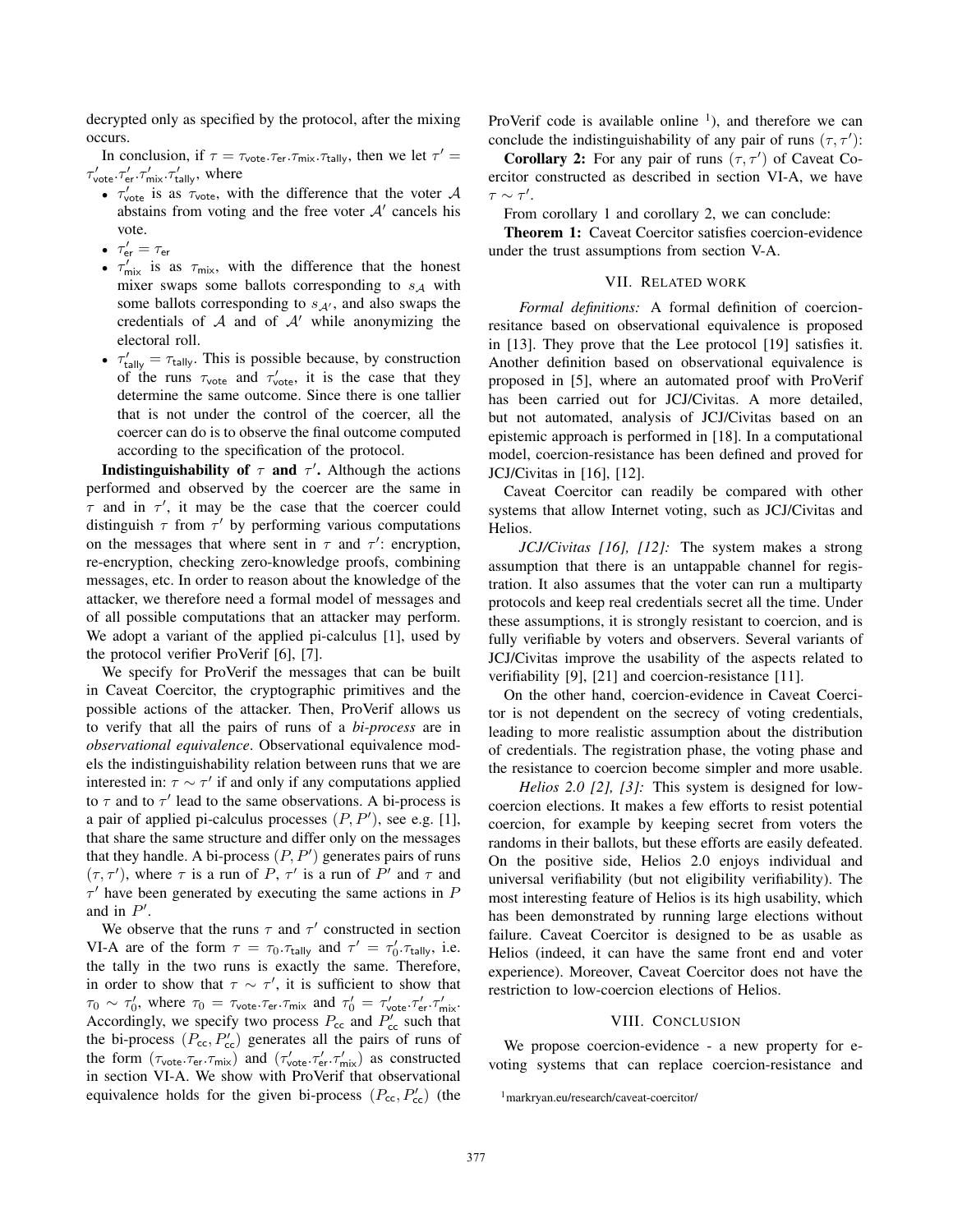improve usability of electronic voting systems. Our formal definition is general enough to permit the verification of coercion-evidence in various systems and different security models. We also propose Caveat Coercitor - a voting system in which coercion is only weakly resisted, but made evident. The ability of a coercer is limited, because the best the coercer can achieve is the annulment of a voter's vote. A major feature of the system is that the degree of coercion that actually took place is publicly verifiable, provided the coerced voters follow the instructions of the protocol and cast votes for their desired candidate. This means that the coercer has only little incentive to coerce. Any observer can check if the coercion (that is, the annulled votes) could have made a material difference to the outcome.

To the best of our knowledge, our work is the first to propose a remote voting system with incoercibility properties that does not rely on an untappable channel. It is also the first paper to realise the importance of considering "silent" coercion (coercion unknown to the voter being coerced, for example by leaked credentials) together with coercion that is known to the voter.

*Future work:* As already indicated, the idea of coercion tolerance (with evidence) seems well-suited to addressing the problem of how to vote on untrusted machines. We speculated a bit about this in our discussion section, and intend to work on it further. We would also like to develop implementations, perhaps based on those of Helios or JCJ/Civitas, and see how they work in practice. It would also be interesting to explore how the concept of coercion evidence could be applied in other contexts than E-voting.

#### IX. ACKNOWLEDGEMENTS

We thank Jeremy Clark, Miriam Paiola and the anonymous reviewers for very useful comments. This work has been partially funded by the UK Engineering and Physical Sciences Research Council (EPSRC), under the project "TVS: Trustworthy Voting Systems" (EP/G02684X/1), and the Luxembourg National Research Fund (FNR), under the project SeRTVS-C09/IS/06.

#### **REFERENCES**

- [1] Martín Abadi and Cédric Fournet. Mobile values, new names, and secure communication. In *Proceedings of the 28th ACM Symposium on Principles of Programming Languages (POPL'01)*, pages 104–115, January 2001.
- [2] Ben Adida. Helios: Web-based open-audit voting. In Paul C. van Oorschot, editor, *USENIX Security Symposium*, pages 335–348. USENIX Association, 2008.
- [3] Ben Adida, Olivier Pereira, Olivier De Marneffe, and Jean-Jacques Quisquater. Electing a university president using open-audit voting: Analysis of real-world use of helios. In *In Electronic Voting Technology/Workshop on Trustworthy Elections (EVT/WOTE)*, 2009.
- [4] Roberto Araujo, Sébastien Foulle, and Jacques Traoré. A practical and secure coercion-resistant scheme for internet voting. In David Chaum, Markus Jakobsson, Ronald L. Rivest, Peter Y. A. Ryan, Josh Benaloh, Miroslaw Kutylowski, and Ben Adida, editors, *Towards Trustworthy Elections*, volume 6000 of *Lecture Notes in Computer Science*, pages 330–342. Springer, 2010.
- [5] Michael Backes, Catalin Hritcu, and Matteo Maffei. Automated verification of remote electronic voting protocols in the applied pi-calculus. In *CSF*, pages 195–209, 2008.
- [6] Bruno Blanchet. Automatic proof of strong secrecy for security protocols. In *IEEE Symposium on Security and Privacy*, pages 86–100, 2004.
- [7] Bruno Blanchet, Martín Abadi, and Cédric Fournet. Automated verification of selected equivalences for security protocols. *Journal of Logic and Algebraic Programming*, 75(1):3–51, 2008.
- [8] Felix Brandt. Efficient cryptographic protocol design based on distributed el gamal encryption. In Dongho Won and Seungjoo Kim, editors, *ICISC*, volume 3935 of *Lecture Notes in Computer Science*, pages 32–47. Springer, 2005.
- [9] Sergiu Bursuc, Gurchetan S. Grewal, and Mark D. Ryan. Trivitas: Voters directly verifying votes. In Kiayias and Lipmaa [17], pages 190–207.
- [10] David Chaum. Untraceable electronic mail, return addresses and digital pseudonyms. In Dimitris Gritzalis, editor, *Secure Electronic Voting*, volume 7 of *Advances in Information Security*, pages 211–219. Springer, 2003.
- [11] Jeremy Clark and Urs Hengartner. Selections: Internet voting with over-the-shoulder coercion-resistance. In George Danezis, editor, *Financial Cryptography*, volume 7035 of *Lecture Notes in Computer Science*, pages 47–61. Springer, 2011.
- [12] Michael R. Clarkson, Stephen Chong, and Andrew C. Myers. Civitas: Toward a secure voting system. In *IEEE Symposium on Security and Privacy*, pages 354–368. IEEE Computer Society, 2008.
- [13] Stéphanie Delaune, Steve Kremer, and Mark D. Ryan. Verifying privacy-type properties of electronic voting protocols. *Journal of Computer Security*, 17(4):435–487, July 2009.
- [14] Markus Jakobsson and Ari Juels. Mix and match: Secure function evaluation via ciphertexts. In Tatsuaki Okamoto, editor, *ASIACRYPT*, volume 1976 of *Lecture Notes in Computer Science*, pages 162–177. Springer, 2000.
- [15] Markus Jakobsson, Ari Juels, and Ronald L. Rivest. Making mix nets robust for electronic voting by randomized partial checking. In *Proceedings of the 11th USENIX Security Symposium*, pages 339–353, Berkeley, CA, USA, 2002. USENIX Association.
- [16] Ari Juels, Dario Catalano, and Markus Jakobsson. Coercionresistant electronic elections. In Vijay Atluri, Sabrina De Capitani di Vimercati, and Roger Dingledine, editors, *WPES*, pages 61–70. ACM, 2005.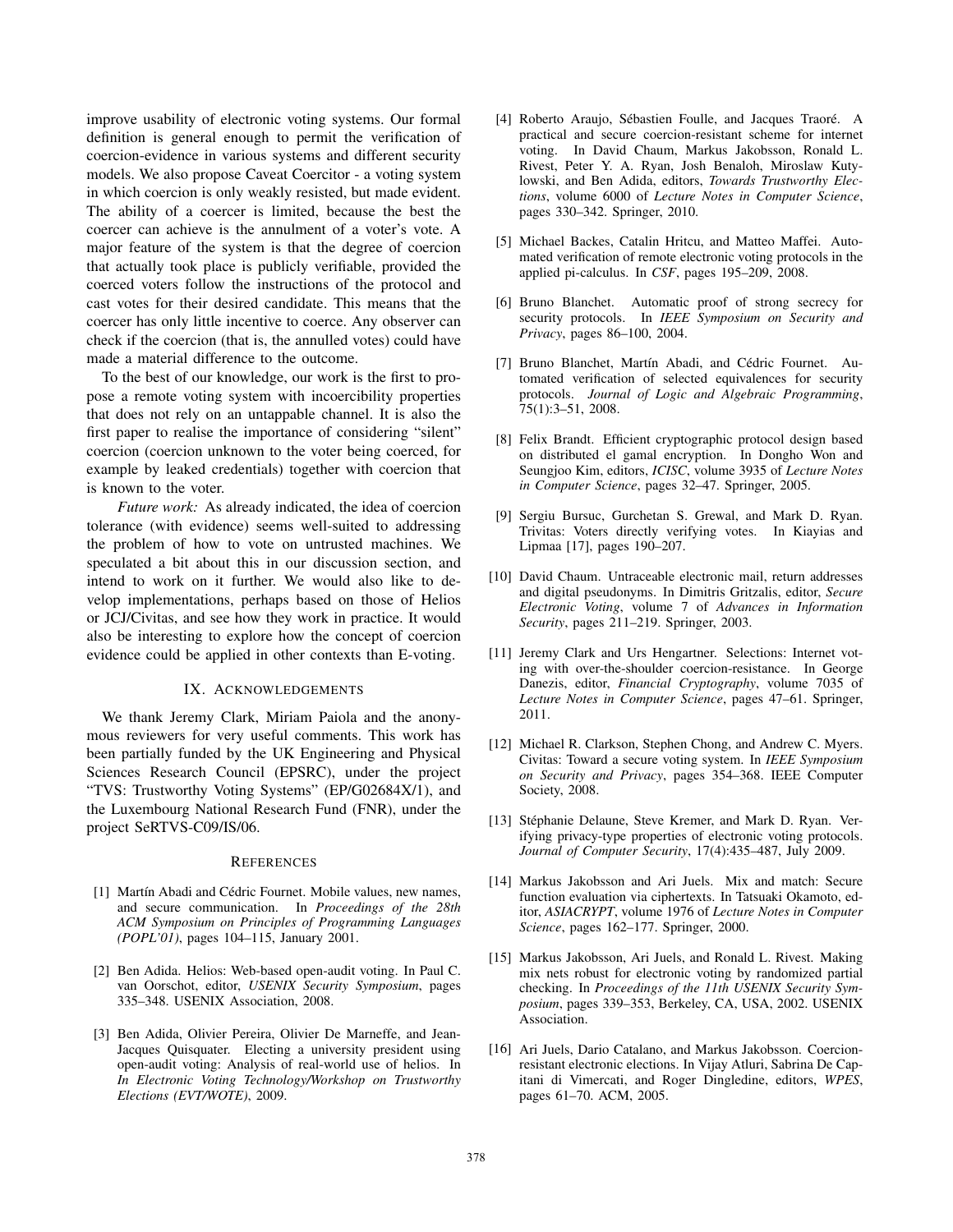- [17] Aggelos Kiayias and Helger Lipmaa, editors. *E-Voting and Identity - Third International Conference, VoteID 2011, Tallinn, Estonia, September 28-30, 2011, Revised Selected Papers*, volume 7187 of *Lecture Notes in Computer Science*. Springer, 2012.
- [18] Ralf Küsters and Thomasz Truderung. An Epistemic Approach to Coercion-Resistance for Electronic Voting Protocols. In *2009 IEEE Symposium on Security and Privacy (S&P 2009)*, pages 251–266. IEEE Computer Society, 2009.
- [19] Byoungcheon Lee, Colin Boyd, Ed Dawson, Kwangjo Kim, Jeongmo Yang, and Seungjae Yoo. Providing receipt-freeness in mixnet-based voting protocols. In Jong In Lim and Dong Hoon Lee, editors, *ICISC*, volume 2971 of *Lecture Notes in Computer Science*, pages 245–258. Springer, 2003.
- [20] Torben P. Pedersen. Non-interactive and information-theoretic secure verifiable secret sharing. In Joan Feigenbaum, editor, *CRYPTO*, volume 576 of *Lecture Notes in Computer Science*, pages 129–140. Springer, 1991.
- [21] Michael Schläpfer, Rolf Haenni, Reto E. Koenig, and Oliver Spycher. Efficient vote authorization in coercion-resistant internet voting. In Kiayias and Lipmaa [17], pages 71–88.

# APPENDIX A. PROOFS FOR SECTION VI-A

**Lemma 1:** For all run  $\tau$  of Caveat Coercitor, we have

$$
\delta_c(\tau) \subseteq \mathcal{I}_{\text{cast}}(\tau) \subseteq \delta_c(\tau) \cup \delta_d(\tau) \cup \mathcal{F}_{\text{cast}}(\tau)
$$

*Proof:* First we prove that  $\delta_c(\tau) \subseteq \mathcal{I}_{\text{cast}}(\tau)$ . Let  $s \in \delta_c(\tau)$  be the credential of coerced voter A in a run  $\tau$ . By definition of coerced voters and since by our assumptions A has access to a trusted voting device, there exist two ballots in  $BB_{cast}(\tau)$  corresponding to s and two different votes  $v, v' \colon \mathcal{B}(s, v) \cap \text{BB}_{\text{cast}}(\tau)$ ,  $\mathcal{B}(s, v') \cap \text{BB}_{\text{cast}}(\tau)$  and  $v \neq v'$ . Therefore, we have  $s \in \mathcal{I}_{\text{cast}}(\tau)$ .

Let us now prove that  $\mathcal{I}_{\text{cast}}(\tau) \subseteq \delta_c(\tau) \cup \delta_d(\tau) \cup \mathcal{F}_{\text{cast}}(\tau)$ . Let  $s \in \mathcal{I}_{\text{cast}}(\tau)$  and assume that  $s \notin \mathcal{F}_{\text{cast}}(\tau)$ . We show that  $s \in \delta_c(\tau) \cup \delta_d(\tau)$ . By definition of  $\mathcal{I}_{\text{cast}}(\tau)$ , there exist  $v_1, \ldots, v_n$ , such that  $n > 1$ ,  $v_i \neq v_j$  and  $\mathcal{B}(s, v_i) \cap \text{BB}_{\text{cast}}(\tau) \neq \emptyset$ , for all  $1 \leq i, j \leq n$ . By definition of coerced and dishonest voters, we have

- if all ballots that are cast by A belong to  $\mathcal{B}(s, v_i)$ , for a unique i,  $1 \le i \le n$ , then A is coerced and  $s \in \delta_c(\tau)$ .
- otherwise, either  $A$  has cast two different votes or  $A$ did not cast a vote, and we have  $s \in \delta_d(\tau)$ .

Hence we can conclude that  $s \in \delta_c(\tau) \cup \delta_d(\tau) \cup \mathcal{F}_{\text{cast}}(\tau)$ .

**Lemma 2:** For all run  $\tau$  of Caveat Coercitor in which the mixnet proofs are valid, we have

$$
\mathcal{I}_{\text{tally}}(\tau) = \mathcal{I}_{\text{cast}}(\tau) \text{ and } \mathcal{F}_{\text{tally}}(\tau) = \mathcal{F}_{\text{cast}}(\tau)
$$

*Proof:*

From definitions, we observe that to conclude the lemma it is sufficient to show that for all credential s and all vote v, we have  $|\mathcal{B}(s, v) \cap \text{BB}_{\text{cast}}(\tau)| = |\mathcal{B}_0(s, v) \cap \text{BB}_{\text{tally}}(\tau)|$ . In words, this means that no ballots have been lost or added to the tally during the mixing phase. This follows immediately from the validity of mixnet proofs.

**Lemma 3:** For all run  $\tau$  of Caveat Coercitor, we have

П

$$
|\text{BB}_{\text{ce}}(\tau)| = |\mathcal{I}_{\text{tally}}(\tau) \smallsetminus \mathcal{F}_{\text{tally}}(\tau)|
$$

*Proof:* Let  $BB_{ce}^{priv}(\tau)$  be the set of private credentials that corresponds to the public credentials in  $BB_{ce}(\tau)$ . We note that  $|BB_{ce}^{priv}(\tau)| = |BB_{ce}(\tau)|$  and therefore it is sufficient to show that  $BB_{ce}^{priv}(\tau) = \mathcal{I}_{\text{tally}}(\tau) \setminus \mathcal{F}_{\text{tally}}(\tau)$ .

We have  $s \in \text{BB}_{\text{ce}}^{priv}(\tau) \Leftrightarrow \exists \{s\}_{pk}^{r} \in \text{BB}_{\text{aer}}(\tau)$ and  $({s}^{r_1}_{pk}, V_1), ({s}^{r_2}_{pk}, V_2) \in \text{BB}_{\text{tally}}(\tau)$  such that  $\text{pet}(V_1, V_2) \neq \text{ok} \Leftrightarrow s \in \mathcal{E}(\tau) \text{ and } \exists v_1 \neq v_2 \text{ such that}$  $\mathcal{B}_0(s, v_1) \cap \text{BB}_{\text{tally}}(\tau) \neq \emptyset$  and  $\mathcal{B}_0(s, v_2) \cap \text{BB}_{\text{tally}}(\tau) \neq \emptyset$  $\Leftrightarrow$   $s \in \mathcal{I}_{\mathsf{tally}}(\tau) \setminus \mathcal{F}(\tau)$ .

**Lemma 4:** For all run  $\tau$  of Caveat Coercitor, we have

$$
\mathsf{ce}_{\mathsf{cc}}^{\mathsf{cred}}(\tau) = \mathsf{BB}_{\mathsf{ce}}(\tau)
$$

*Proof:* We prove first that  $BB_{ce}(\tau) \subseteq ce_{cc}^{cred}(\tau)$ . If  $S^0 \in$  $BB_{ce}(\tau)$ , then there exist  $(S_1^0, V_1^0), (S_2^0, V_2^0) \in BB_{tally}(\tau)$ such that  $\textsf{pet}(S^0, S^0_1) = \textsf{pet}(S^0, S^0_2) = \textsf{ok}, \textsf{pet}(V^0_1, V^0_2) \neq$ ok. As  $\mathsf{pet}(V_1^0, V_2^0)) \neq$  ok there exist can<sub>i</sub>, can<sub>j</sub> with  $1 \leq$  $i, j \leq$  such that  $pet(can_i, V_1^0) = ok$  and  $pet(can_j, V_2^0) =$ ok. After the Step 1 of the Algorithm 3, we have  $(S_1^0, V_1^0) \in$  $\mathcal{B}_i$  and  $(S_2^0, V_2^0) \in \mathcal{B}_j$ . Without loss of generality, let us suppose that  $i < j$  and that  $i, j$  are the smallest indices with these properties.

Therefore, during the step 2 of the Algorithm 3, when  $S^0$ is considered for the role of  $S$ ,  $(S_1^0, V_1^0) \in \mathcal{B}_i$  and  $(S_2^0, V_2^0) \in$  $\mathcal{B}_i$  can be considered for the role of  $(S_1, V_1)$  and  $(S_2, V_2)$ . Thus, we have  $S \in \text{ce}_{\text{cc}}^{\text{cred}}(\tau)$ .

To prove the inverse inclusion, consider  $S \in \text{cc}^{\text{cred}}_{\text{ce}}(\tau)$ . This means there exist  $\mathcal{B}_i$ ,  $\mathcal{B}_j$  such that there are  $(S_1, V_1) \in$  $\mathcal{B}_i$ ,  $(S_2, V_2) \in \mathcal{B}_i$  and pet(can<sub>i</sub>,  $V_1$ ) = ok, pet(can<sub>i</sub>,  $V_2$ ) = ok and  $\text{pet}(S_1, S) = \text{ok} = \text{pet}(S, S_2)$ . Therefore, we can conclude  $S \in \text{BB}_{\text{ce}}(\tau)$ .

#### APPENDIX B.

# PROOFS FOR SECTION VI-B

**Construction of the run**  $\tau'$ . The main idea in the construction of  $\tau'$  is to rely on the free voter  $\mathcal{A}'$  in the voting phase so that the ballots of  $A'$  in the run  $\tau'$  look like the ballots of  $A$  in the run  $\tau$ , and the other way around. Furthermore, we rely on an honest re-encryption mix server to ensure that the coercer can not track the ballots back to A or to  $A'$ . The honest mix server swaps the ballots of  $A$  and  $\mathcal{A}'$  and also their credentials in the anonymized electoral roll. An honest tabulation tallier ensures that the tallying is performed according to the specification of the protocol, both in  $\tau$  and in  $\tau'$ .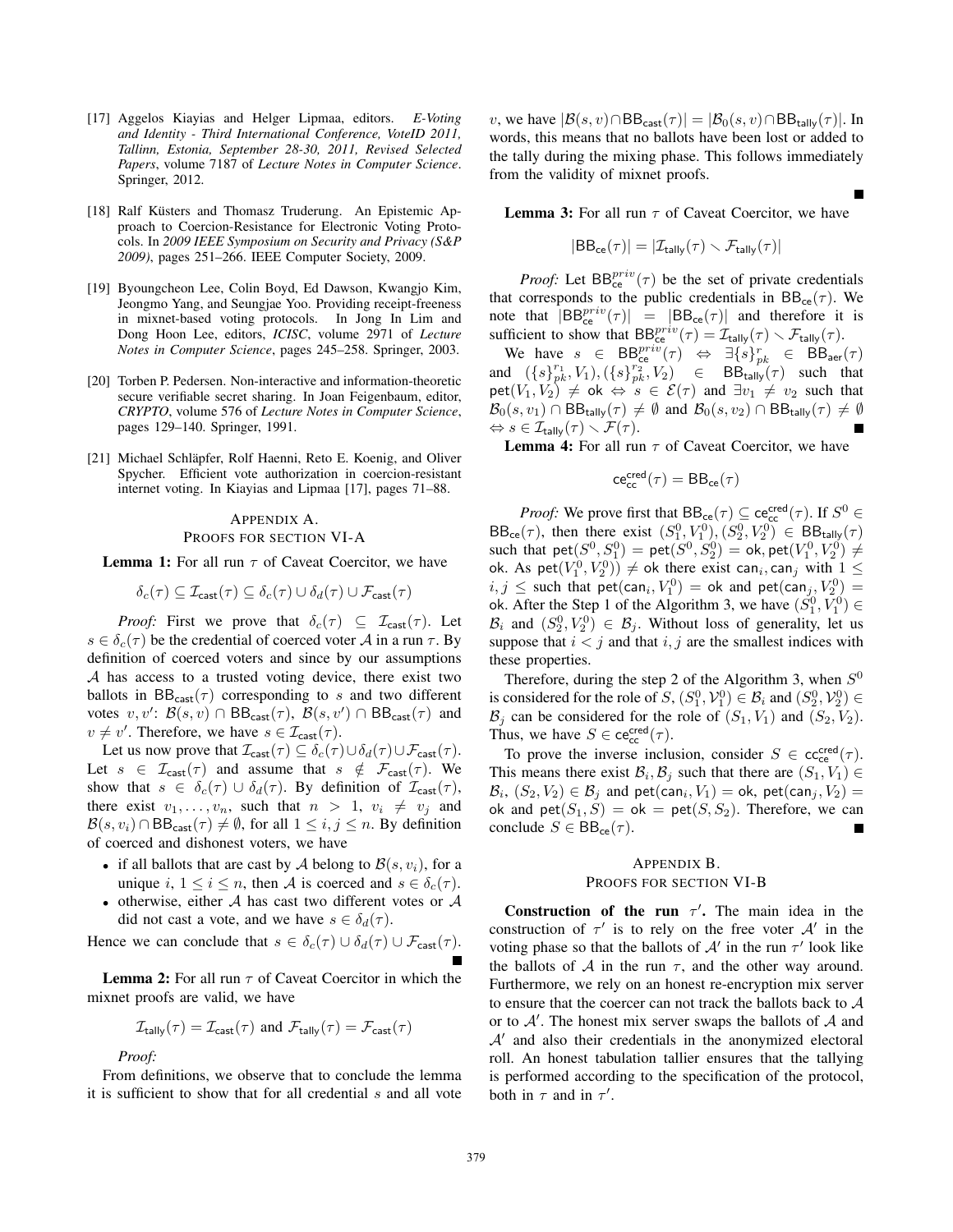For a run  $\tau = \tau_{\text{vote}}.\tau_{\text{er}}.\tau_{\text{mix}}.\tau_{\text{tally}}$  as the one in section VI-B, we let  $\tau' = \tau'_{\text{vote}}.\tau_{\text{er}}.\tau'_{\text{mix}}.\tau'_{\text{tally}}$ , where  $\tau'_{\text{vote}}$ ,  $\tau'_{\text{mix}}$ and  $\tau'_{\text{tally}}$  are defined in the following.

*Voting phase.* We have by definition at least three particular ballots present in  $\tau_{\text{vote}}$  (recall that we consider the case when the coercer has cast a vote for  $v_c$ ,  $v_c \neq v_A$ , using the credential  $s_A$ ): two with credential  $s_A$  and one with credential  $s_{A'}$ . Without loss of generality, we fix an order for these three ballots on the bulletin board. Then, we have:

$$
\tau_{\rm vote} = L_1.b_{s_{\cal A},vc}.L_2.b_{s_{\cal A},v_{\cal A}}.L_3.b_{s_{\cal A'},vc}.L_4
$$

where  $b_{s_A, v_C} \in \mathcal{B}(s_A, v_C), b_{s_A, v_A} \in \mathcal{B}(s_A, v_A),$  $b_{s_{A'},v_C} \in \mathcal{B}(s_{A'}, v_C)$  and  $L_1, L_2, L_3, L_4$  are lists of ballots. Furthermore, for any  $1 \leq \ell \leq 4$ , if there is a ballot in  $L_i$  that corresponds to the credential  $s_{A'}$ , then the corresponding vote is  $v_{\mathcal{C}}$ .

Let  $c_A$  and respectively  $c_{A'}$  be the public credentials that correspond to the private credentials  $s_A$  and  $s_{A'}$ . Then, without loss of generality, we can assume that the electoral roll is

$$
\tau_{\text{er}} = S_1.c_{\mathcal{A}}.S_2.c_{\mathcal{A}'}.S_3
$$

where  $S_1, S_2$  and  $S_3$  are the public credentials of other voters. Now, for some  $b_{s_{\mathcal{A}'},v_{\mathcal{A}}} \in \mathcal{B}_{s_{\mathcal{A}'},v_{\mathcal{A}}}$ , let us consider  $\tau_{\text{vote}}'$  defined as follows

$$
\tau'_{\rm vote} = L_1.b_{s_{\mathcal{A}},vc}.L_2.b_{s_{\mathcal{A}'},v_{\mathcal{A}}} .L_3.b_{s_{\mathcal{A}'},vc}.L_4
$$

Hence,  $\tau_{\text{vote}}'$  is the same as  $\tau_{\text{vote}}$ , with the difference that A now follows the instructions of the coercer and does not cast a vote for the intended candidate, while the free voter  $A'$  becomes dishonest, and casts an additional ballot for the candidate intended by A.

*Mixing phase.* According to our trust assumptions, there is at least one mix server that is not controlled by the coercer. Let  $\tau_{\text{mix}} = \tau_{\text{mix}}^0 \cdot \tau_{\text{mix}}^1 \cdot \tau_{\text{mix}}^h \cdot \tau_{\text{mix}}^2$ , where:

•  $\tau_{\text{mix}}^0$  is the input to the mix network, i.e.  $\tau_{\text{mix}}^0$  =  $\tau_{\text{vote}}^0$ ,  $\tau_{\text{er}}$ ,  $\tau_{\text{cand}}$ , where  $\tau_{\text{vote}}^0$  contains the ballots from  $\tau_{\text{vote}}$ , but not their corresponding zero-knowledge proofs, and  $\tau_{\text{cand}}$ is a list of encrypted candidate names (to be used in the coercion-evidence test, cf Algorithm 2).

 $\bullet$   $\tau_{\text{mix}}^1$  is the output of (dishonest) mix servers that are present in the mixnet before the honest mix server.

•  $\tau_{\text{mix}}^h$  is the output of the honest mix server.

•  $\tau_{mix}^2$  is the output of (dishonest) mix servers that are present in the mixnet after the honest mix server.

Now, we consider  $\tau'_{mix} = \tau'^0_{mix} \tau'^1_{mix} \tau'^2_{mix} \tau'^2_{mix}$ , where: •  $\tau'_{mix}^{0} = \tau'_{vote}^{0}$ ,  $\tau'_{err}$ ,  $\tau'_{cand}^{0}$ , where  $\tau'_{vote}^{0}$  contains the ballots from  $\tau'$ <sub>vote</sub>, but not their corresponding zero-knowledge proofs,, and  $\tau'_{\text{er}} = \tau_{\text{er}}, \tau'_{\text{cand}} = \tau_{\text{cand}}$ .

•  $\tau'_{mix}$  is constructed from  $\tau'^{0}_{mix}$  by applying exactly the same operations as for constructing  $\tau_{\text{mix}}^1$  from  $\tau_{\text{mix}}^0$ . This possible because these operations consist only in performing re-encryptions and applying permutations to the set of ballots: they do not depend on the content of ballots.

•  $\tau'_{mix}$  is constructed as follows. Recall that  $\tau_{mix}^{0}$  =  $\tau_{\text{vote}}^0$ ,  $\tau_{\text{cand}}$ , where  $\tau_{\text{vote}}^0$  is  $\tau_{\text{vote}}$  without the zeroknowledge proofs of correctness, i.e. we have

$$
\tau_{\text{vote}}^0 = L^0_1.b_{s_A,v_C}^0.L^0_2.b_{s_A,v_A}^0.L^0_3.b_{s_A',v_C}^0.L^0_4
$$

where we denote by  $b_0$  (resp.  $L^0$ ) a ballot b (resp. a list of ballots L) stripped of its proofs. Let  $\tau_{\text{mix}}^{ih}$  be the input for the honest mix server in  $\tau_{mix}$ , i.e. the output of the last dishonest server in  $\tau_{mix}^1$ . Relying on the zero-knowledge proofs that have to be provided by any mix server (including the dishonest ones), we deduce that  $\tau_{mix}^{ih} = \rho_1 \cdot \rho_2 \cdot \rho_3$  where  $\rho_1, \rho_2$  and respectively  $\rho_3$  are re-encryption mixes of  $\tau_{\text{vote}}^0$ ,  $\tau_{\text{er}}$  and respectively  $\tau_{\text{cand}}$ , with some permutations chosen by the coercer. Thus, we have

$$
\rho_1 = L_1.w_1.L_2.w_2.L_3.w_3.L_4
$$
  

$$
\rho_2 = S_1.t_1.S_2.t_2.S_3
$$

where  $w_1.w_2.w_3$  is a re-encryption mix of  $b_{s_A, v_C}^0$ ,  $b_{s_A, v_A}^0$ ,  $b_{s_A, v_C}^0$  and  $t_1.t_2$  is a re-encryption mix of  $c_A$ . Eq. - Furthermore,  $\tau_{mix}^h = \rho_1^h \cdot \rho_2^h \cdot \rho_3^h$ , where, for every  $1 \leq i \leq 3$ ,  $\rho_i^h$  is a re-encryption mix of  $\rho_i$ , with some permutation chosen by the honest mix server. Let:

$$
\begin{array}{lll} \rho_1^h & = & L_1^h.w_1^h.L_2^h.w_2^h.L_3^h.w_3^h.L_4^h \\ \rho_2^h & = & S_1^h.t_1^h.S_2^h.t_2^h.S_3^h \end{array}
$$

where  $w_1^h \cdot w_2^h \cdot w_3^h$  is a re-encryption mix of  $w_1 \cdot w_2 \cdot w_3$  and  $t_1^h \cdot t_2^h$  is a re-encryption mix of  $t_1 \cdot t_2$ .

On the other hand, according to our construction of  $\tau'_{mix}$ , the input to the honest mix server in  $\tau'_{mix}$  is  $\tau'^{ih}_{mix} = \rho'_1 \cdot \rho_2 \cdot \rho_3$ , where

$$
\rho'_1 = L_1.w'_1.L_2.w'_2.L_3.w'_3.L_4
$$

and  $w'_1 \cdot w'_2 \cdot w'_3$  is a re-encryption mix of  $b^0_{s_A,v_C}$ ,  $b^0_{s_{A'},v_A}$ ,  $b^0_{s_{A'},v_C}$  such that, for every  $1 \leq i \leq 3$ , if  $w'_i \in \mathcal{B}_0(s_{\mathcal{A}}, v_{\mathcal{C}})$  or  $w'_i \in \mathcal{B}_0(s_{\mathcal{A}'}, v_{\mathcal{C}})$ , then  $w'_i = w_i$ . Thus, as in the case of the pair  $(\tau_{\text{vote}}, \tau_{\text{vote}}')$ , the only difference between  $\tau'^{ih}_{mix}$  and  $\tau^{ih}_{mix}$  is that, for some  $1 \leq i \leq 3$ , we have  $w'_i \in \mathcal{B}_0(s_{\mathcal{A}'}, v_{\mathcal{A}})$  and  $w_i \in \mathcal{B}_0(s_{\mathcal{A}}, v_{\mathcal{A}})$ .

In the run  $\tau'$  the output of the honest mix server must be  $\tau'^h_{\text{mix}} = \rho'_1$  $h^{h}$ . $\rho'^{h}_{2}$ ,  $\rho'^{h}_{3}$ , corresponding to re-encryption mixes of  $\rho'_1$ ,  $\rho_2$  and  $\rho_3$ . Relying on the fact that the mix server producing  $\tau'^h_{mix}$  is honest, we can choose particular permutations and particular randoms for the re-encryption mixes that produce  $\tau'_{mix}^h$ . We choose these such that we have the following:

$$
\begin{array}{lll} {\rho'}_1^h & = & L_1^h.w'^h_1.L_2^h.w'^h_2.L_3^h.w'^h_3.L \\ {\rho'}_2^h & = & S_1^h.t'^h_1.S_2^h.t'^h_2.S_3^h \end{array}
$$

where  $w_1^h w_2^h w_3^h$  is a re-encryption mix of  $w_1^{\prime} w_2^{\prime} w_3^{\prime}$  and  $t_1^h$ . $t_2^h$  is a re-encryption mix of  $t_1$ . $t_2$  such that: